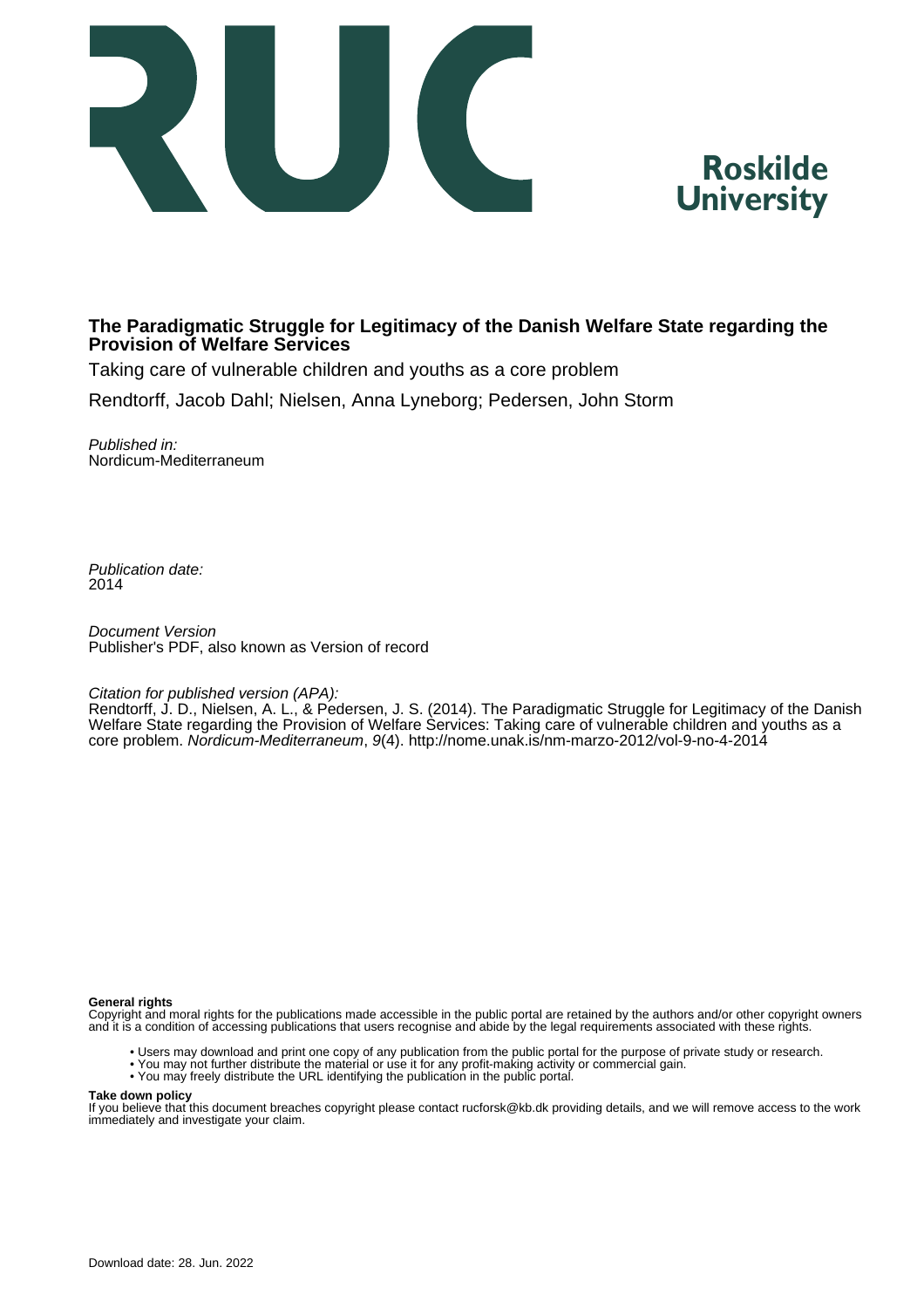The Danish welfare state constitutes a paradigmatic case of the welfare struggle of modern welfare states. Taking care of vulnerable children and youths is used as a case study here, to illustrate the efforts of the welfare state to acquire legitimacy as a body of public administration. That is, the efforts to close the gap between the welfare state´s ideology of doing what is 'good' for its citizens and doing this in practice. In this article, we analyze this struggle for legitimacy of the Danish welfare state with illustrations based on the case study. We present the concepts of biopower and moral blindness, in order to test the legitimacy of the welfare state´s provision of welfare services at the beginning of this century. We propose a new paradigm to improve the welfare state´s legitimacy. Our case is considered critical.

# **1. The present challenges to the modern welfare state**

Today, the welfare state in Denmark is a good example of the legitimate struggle of the modern welfare state. The Danish welfare state, like most other welfare states, is confronted with the following challenges in particular:

- The demand for public welfare services and growth stimulus cannot be met due to the present public debts and fiscal crisis.
- The neoliberal critique of the welfare state for being too big and too inefficient.
- Globalization which weakens the national welfare state.
- Migration which threatens national labor markets.

These challenges confront the modern welfare state with its ideology of 'doing good' for its citizens. These challenges as a result create a gap between the welfare state´s ideology of 'doing good' for its citizens and 'doing good' in practice in real life. In Denmark, this gap constitutes a paradigmatic case of the struggle of modern welfare states which can be defined as a struggle to close the gap by replacing the old deployed paradigm with a new one.

The Danish welfare state´s care program for vulnerable children and youths is used to point out and define the core problems, which together create the gap between the ideology of the welfare state´s 'doing good' for its citizens and 'doing good' in practical terms. Furthermore, the case illustrates why a paradigm, which can close the gap, cannot be evolved from the neoliberal vision of less state and/or more market/charity. Finally, it is shown why a hybrid mix of public management paradigms is the most appropriate strategy to close the gap.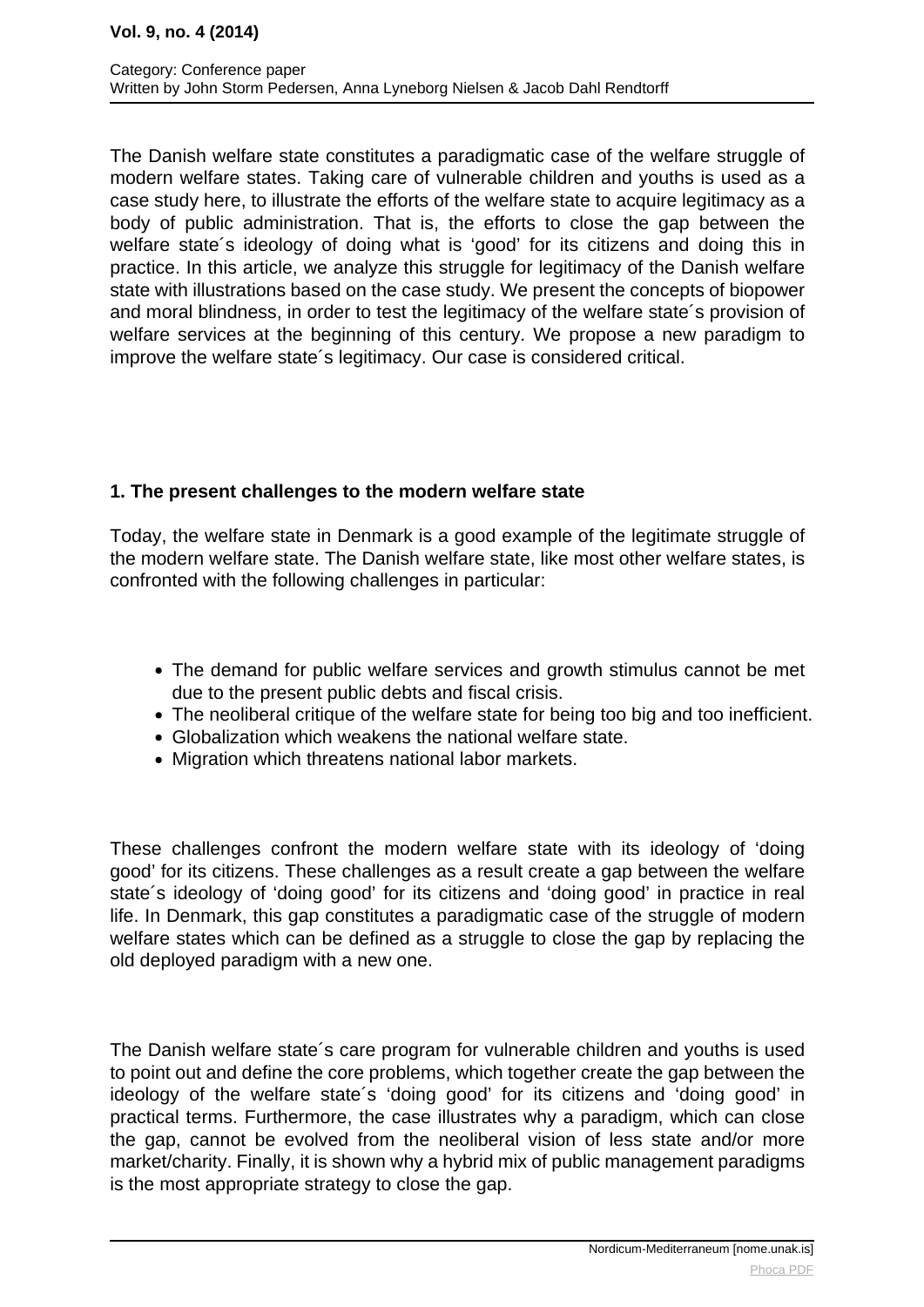It is important to emphasize that the Danish state´s care program for vulnerable children and youths does not illustrate the welfare state´s crisis of legitimacy in general caused by the four challenges listed above. The ambition in this article is only to show the core problems causing a gap between the ideology of the state and its practice regarding the provision of welfare services to a core group of citizens which is essential for the modern welfare state´s legitimacy. Besides, our case is considered a critical one (Flyvbjerg, 2006, pp. 229-230). That is, the conclusions in our case can – with caution – be generalized to other sectors in the modern welfare state, which provide citizens with public welfare services.

## **2. The case**

Our case is presented in the next three subsections. In subsection 2.1 we show why and how the Danish welfare state acquires necessary and profound legitimacy by taking care of vulnerable children and youths. The paradigm of the provision of the services to vulnerable children and youths is presented and discussed in section 2.2. Some major consequences of this paradigm are shown in section 2.3. In addition, it is shown how the consequences have opened up for neoliberal criticism of the dominant paradigm of the provision of the services.

## **2.1. Vulnerable children and youths and the legitimacy of the welfare state**

The principal ideology of the Danish welfare state is that it is obliged to take care of citizens who are sick, disabled and vulnerable (for example, children, youths, single mothers, unemployed and indigent citizens) (Mogensen, 2010; Bonfils, 2010). The sicker and more disabled and vulnerable citizens are, the more public welfare services should be offered to and provided for its citizens, with the aim to (re)integrate them truly into society and its norms and institutions. The most vulnerable citizens are almost by definition children and youths who are abused or at risk of being abused by their parents or other adults, the church and care taking institutions. In other words: vulnerable children and youths constitute a key group for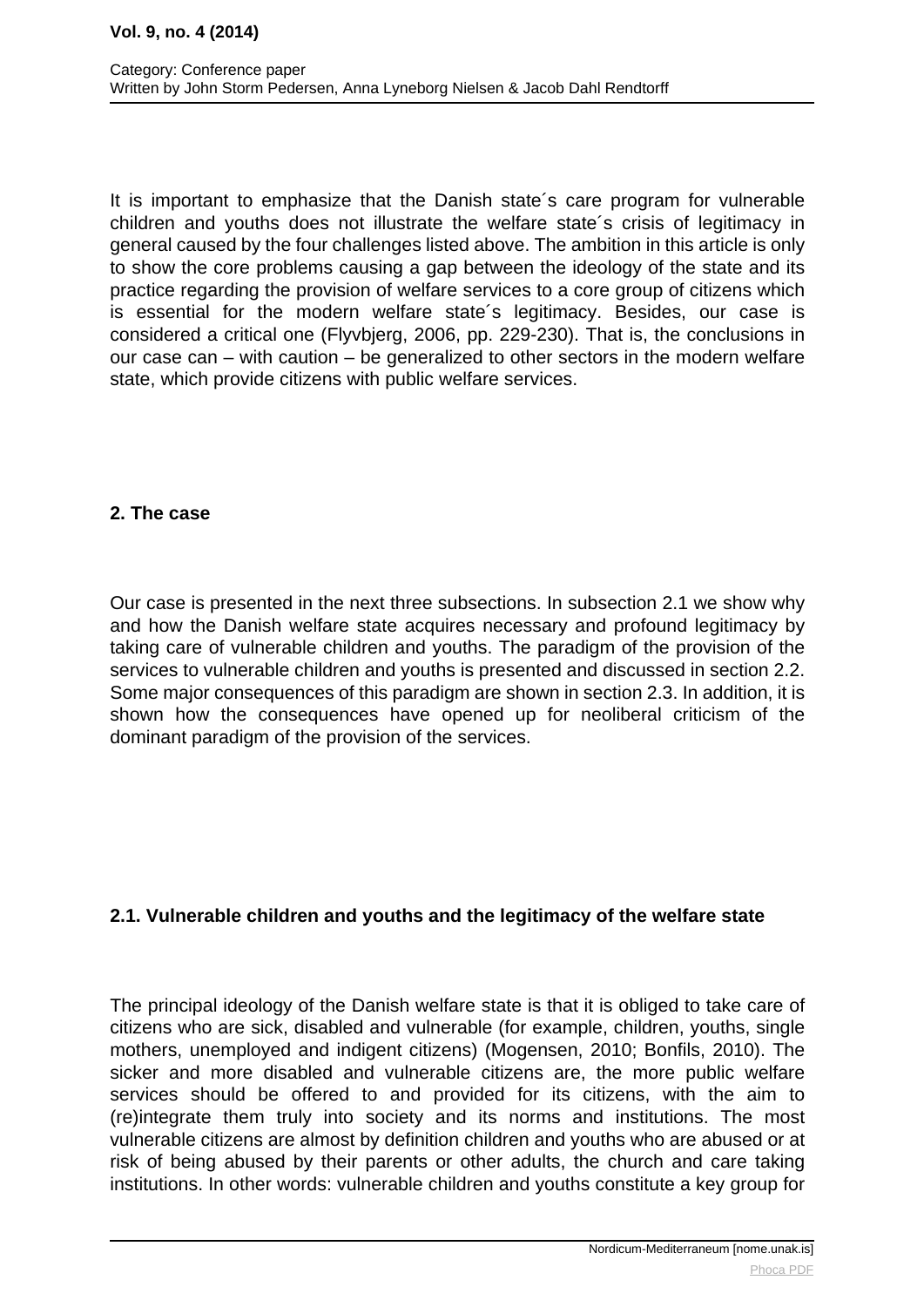the welfare state and its legitimacy. This is why the welfare state´s care program for vulnerable children and youths is used here as case.

## **2.1.1. The paradigm of the provision of the services to vulnerable children and youths**

Vulnerable children and youths are provided with services from a subsector within the Danish welfare state called the Sector for Specialized Social Problems (SSSP) [Det Specialiserede Socialområde].

Resources – tax money – have generously been allocated to the SSSP for decades. The growth rate of public spending on services within the SSSP has historically exceeded both the growth rate of the GNP and that of the public sector's general spending (Bengtsson, 2011). Besides, public spending on services continued to increase up until 2010, or after the emergence of the economic recession. Finally, public spending within SSSP has not been cut during the current economic crisis in contrast to almost all other public sectors. However, present austerity measures mean that the growth rate is now, generally speaking, zero (Gregersen, 2013). This indicates that vulnerable children and youths constitute a key group for the Danish welfare state.

The paradigm of the provision of such services to vulnerable children and youths also indicates that these citizens constitute a key group for and in the welfare state. Since a 'wave' of decentralization in the 1970s within the SSSP, the provision of services has been increasingly handed over to street-level bureaucrats, in efforts to ensure that services of the highest quality are seen professionally (Pedersen & Hammer, 2012). Consequently, the norm was developed that street-level bureaucrats assess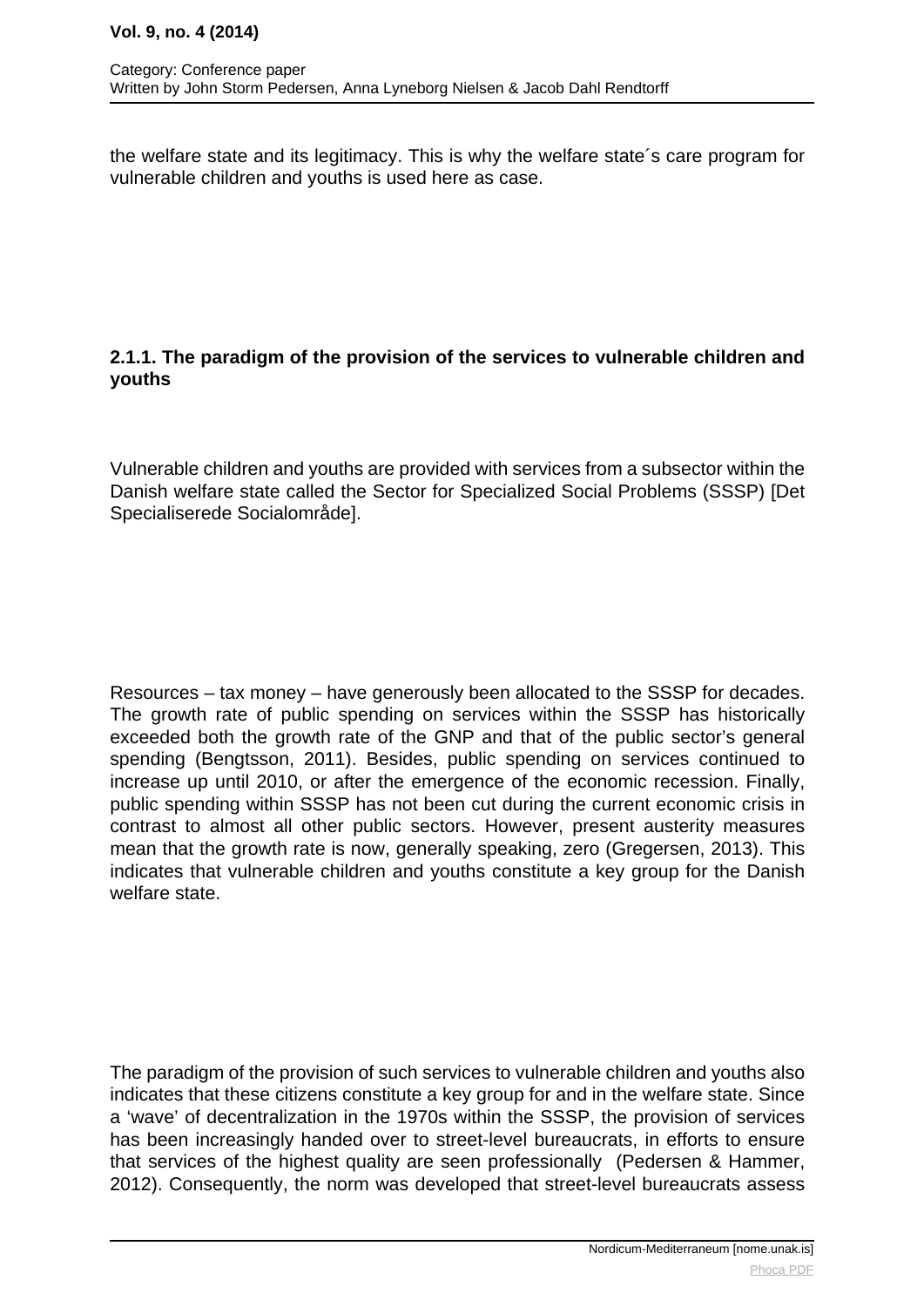and judge the single case in accordance with their professions´ standards (norms, traditions, values and ethics) as defined, described and analyzed by Lipsky (Lipsky, 1980; 2010).

This approach to the provision of the services was institutionalized in 1998 by the Service Law [Serviceloven] which regulates the provision of the services to vulnerable children and youths. The law prescribes that the services offered and provided for these children and youths had to be based on an assessment and a judgment of the single case carried out by street-level bureaucrats. Besides, the assessment and the judgment had to be done by dialogue with the individual child, youth and family (if possible), because it is assumed that the services will have the highest positive impact factor if they are co-designed and co-tailored with children, youths and parents (Kirkebæk, 2010).

The main reason behind the approach mentioned to the provision of these services is the perception that the problems and needs of children and youths are both complex and individual. Therefore, the problems cannot be solved and the needs not met by the well-defined standardized services associated with statutory rights within a universalistic welfare state like the Danish one. The services have to be designed, produced and delivered individually by street-level bureaucrats in co-operation with the individual child, youth and family.

In particular, the core of the paradigm of street-level bureaucrats is defined as the combination of de-centralized control with the provision of communal, or common, and individualized services. In other words: the more control of service provision in the hands of street-level bureaucrats, the more discretion and autonomy characterize their work-field. In addition, the more services designed, produced and delivered individually on the basis of the bureaucrats´ professions´ standards in co-operation with the individual child, youth and family, the stronger the position of the paradigm of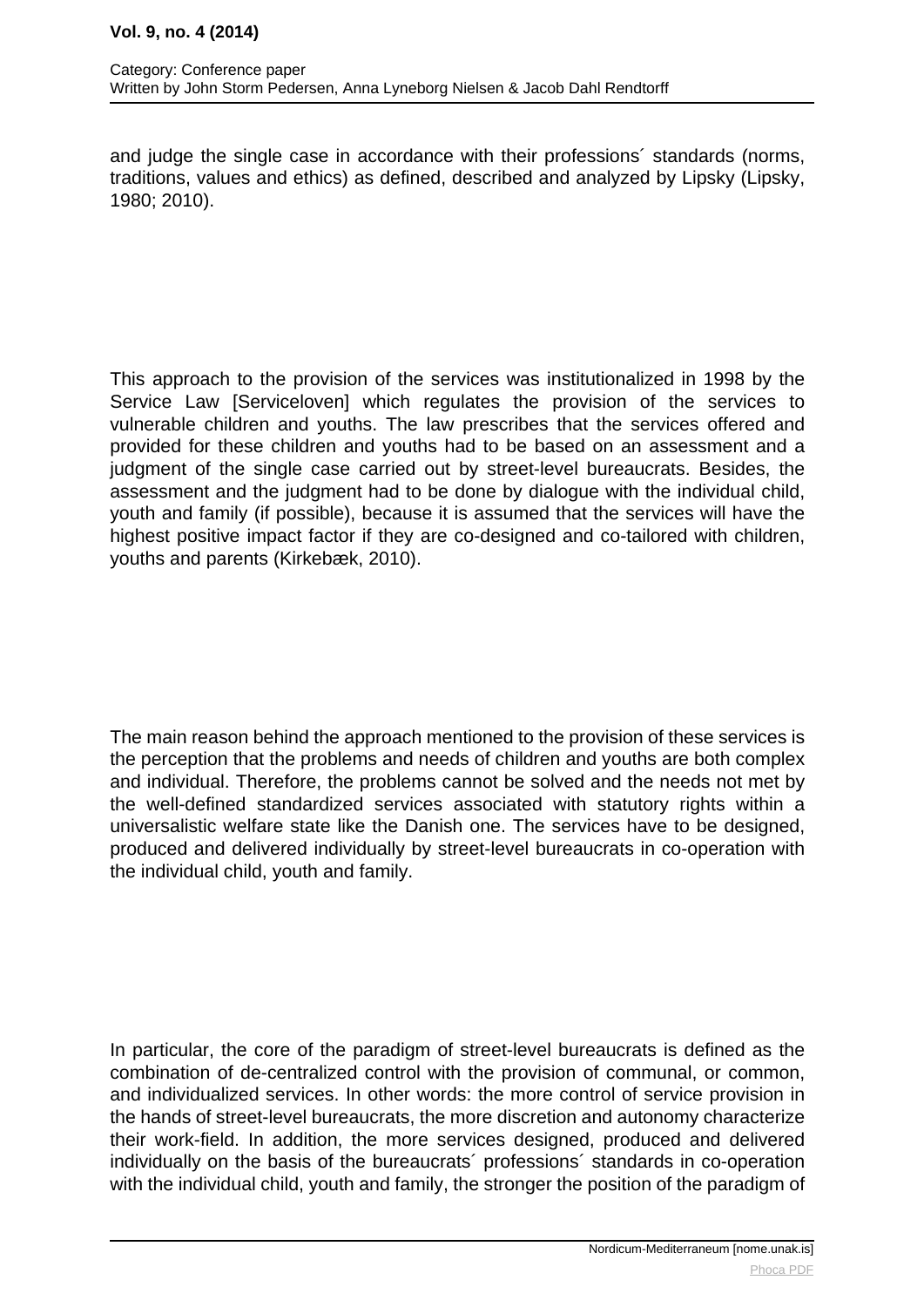the street-level bureaucrat is. As a result, the paradigm of street-level bureaucrats has been very dominant in the provision of services to vulnerable children and youths in Denmark since the 70´s.

# **2.2. Some consequences of the paradigm of the street-level bureaucrats**

The dominant position of the paradigm of street-level bureaucrats in the provision of services to vulnerable children and youths has some major consequences.

**First,** vulnerable children and youths have no statutory rights to services if they live up to certain objective criteria in the Danish universalistic welfare state. Consequently, children and youths, by and large, are dependent on the street-level bureaucrats´ discretion in their assessments and judgment concerning the individual case. However, according to the Service Law, street-level bureaucrats must provide children and youths with what they themselves consider to be the best possible services. These are typically defined as services which truly can (re)integrate vulnerable children and youths into society, its institutions and norms.

**Second,** because street-level bureaucrats are only expected to pay little attention to the costs of these services provided up until 2012, soft budget constraint (Kornai, 1980; Kornai, Maskin & Roland, 2003) became the norm regarding public spending on services before the current economic crisis (Gregersen, 2013). Furthermore, because the services have to be provided, produced and delivered individually, like in modern service production in private service firms, the costs of the services is not easy to predict and control. In fact, the costs of the services, and accordingly the public spending on these, have been considered unmanageable (Bonfils & Berger, 2010; Svanholdt, 2013). As a result of this, huge budget deficits emerged in the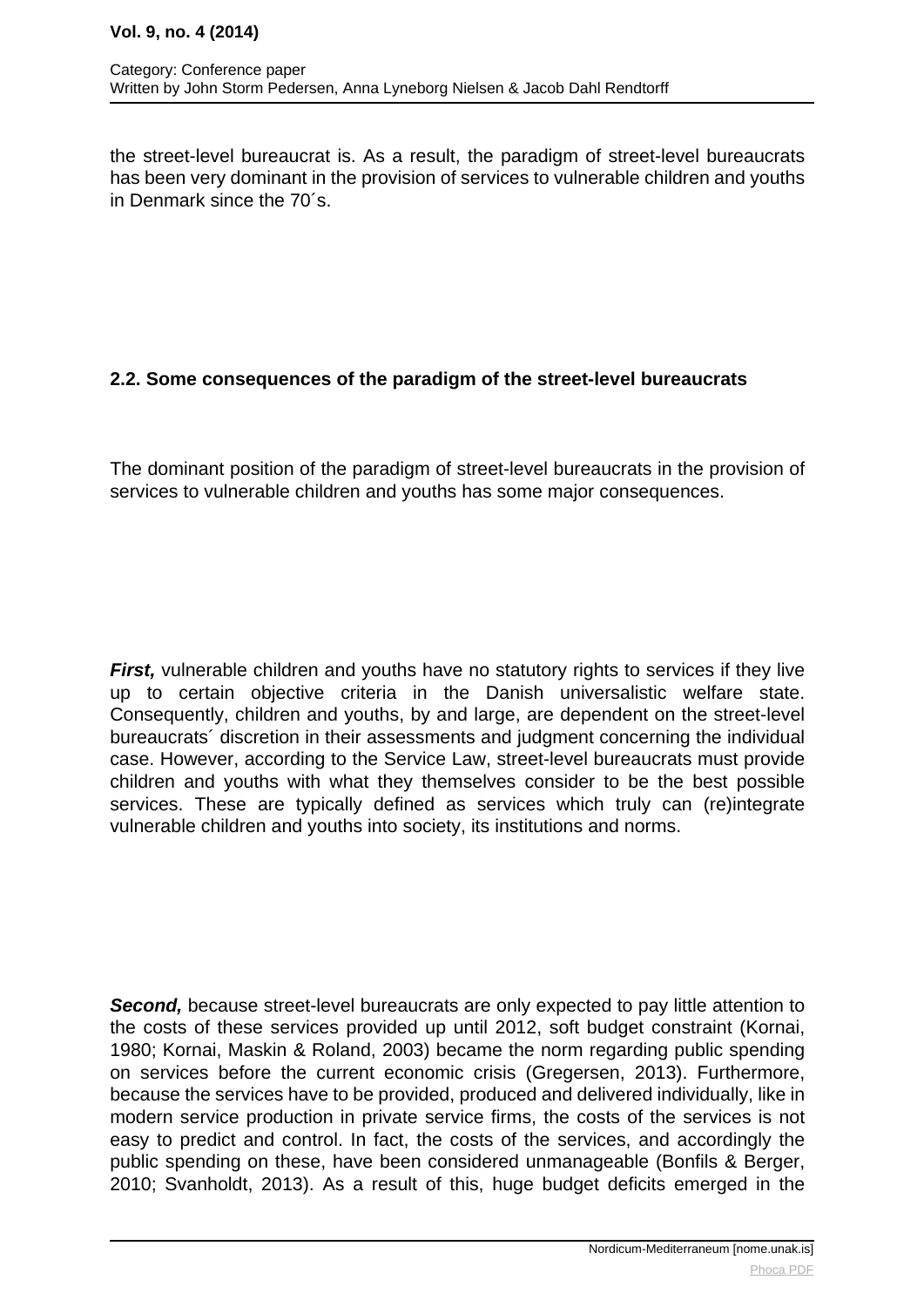municipalities in 2007, 2008 and 2009 regarding the provision of services. The municipalities in Denmark have full responsibility for the provision, production, delivery and financing of services for vulnerable children and youths. Furthermore, the church and charities have historically only played a marginal role in taking care of vulnerable children and youths. No intentions to change this have appeared in the general public for decades.

**Third**, the services provided within the SSSP are, by and large, not evidence based (Vickery, 2010). A comprehensive study of institutions for replacement of children and youths (Hansen, 2009) showed clearly that street-level bureaucrats, authorized by the welfare state to design, produce and deliver the services directly to children and youths, had developed an extreme individualistic approach to the assessment and judgment of the problems and needs of the single child and youth. Street-level bureaucrats had, and still have, a culture and tradition in which a strong institutionalized norm were, and still are, that methods are optional. In practice, this norm resulted in a situation where the individual street-level bureaucrat or a group of street-level bureaucrats at a certain institution had developed its own method how to assess and judge individual cases and how to produce and deliver the best possible services. The study showed that the individual street-level bureaucrat/group of street-level bureaucrats developed her/his/its own rules of thumb (Hansen, 2009). Consequently, the provided services were not and are still not evidence based.

**Fourth**. Let us present an example: For many decades a little more than one percent of all children and youths in Denmark – approximately 12.000 children and youths in 2012 - has not lived with their parents, but rather with foster families or institutions (Andersen, 2010, p.182; Bengtsson, 2011, p. 28). The intention of bringing children and youths to foster parents or institutions has, of course, been to give children and youths better future lives when compared to the expected future lives they would have had they remained with their parents. It is, however, impossible to conclude scientifically that children and youths in general have had better lives due to foster families and institutions (Andersen et al., 2010; Egelund et al., 2009; Hansen, 2009; Olsen et al., 2011). To put it differently: the population of replaced children and youths has been rather stable for decades; the causes of replacement have been stable for decades; and, the offered and provided services (foster families and institutions) for children and youths have been stable. In spite of this, the effects of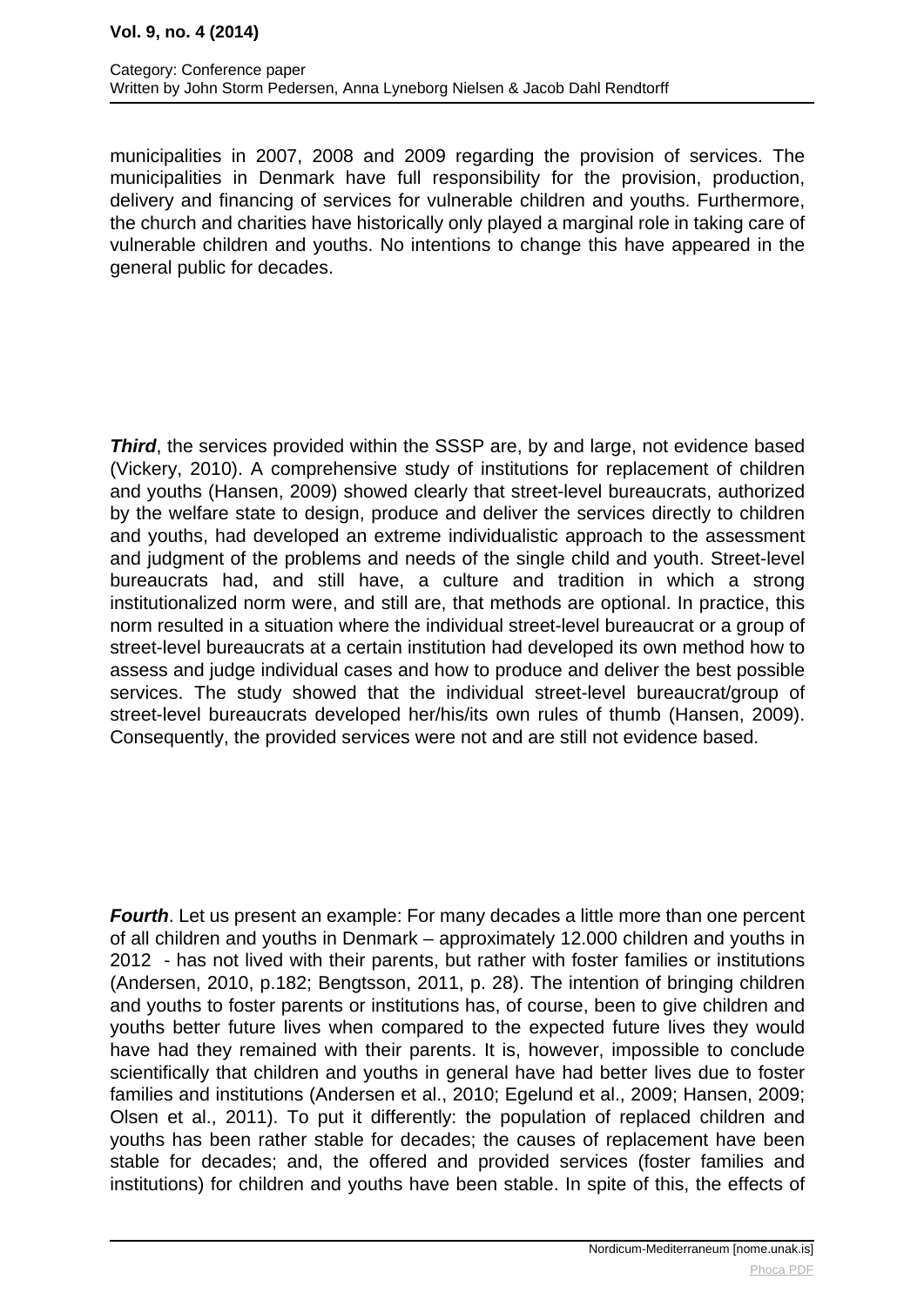#### **Vol. 9, no. 4 (2014)**

the services have not been recorded scientifically. Furthermore, significantly positive effects of the services cannot be found in available statistics (Andersen, 2010). Consequently, the effects of the services for the children and youth are widely unknown at present (Pedersen & Hammer, 2012).

However, we do know that 40 percent of the replaced children and youths have experienced 'breakdowns' in their relocation, which means that children and youths have had to move on to other foster families and/or institutions (Egelund et al., 2010, pp. 12-13). This has, of course, to be considered as a negative side-effect of the policy of replacement.

Fifth, maladministration of the provision of the services to vulnerable children and youths and of the provided services has been disclosed in recent years. An example is several recent Danish cases of very severe abuse of children and youths in foster families and institutions. A document study (1) has been carried out concerning a variety of these cases covered by the media. As a response to these cases, the Ministry of Social Affairs appointed a Task Force to complete thorough investigation of the quality of case work in the affected local authorities. The Task Force concluded that the legal requirements in Danish Service Law had been insufficiently followed by the affected local authorities. This conclusion further severely threatened the legitimacy of the local authorities, in addition to the professionals (the street-level bureaucrats). An outcome of this was the further bureaucratization of social work regarding children and youths in Denmark. An example was the implementation of reform initiatives, amongst others a reform of the supervision of social care institutions named 'Tilsynsreformen' centralizing the supervision authority, which had previously been the responsibility of the individual local authorities, in five large units. At the level of the local authorities, further supervision steps were generally implemented, in order to regain legitimacy and secure the quality of casework. Furthermore, in some of the cases, dismissals at the management levels were carried out (Nielsena, 2014).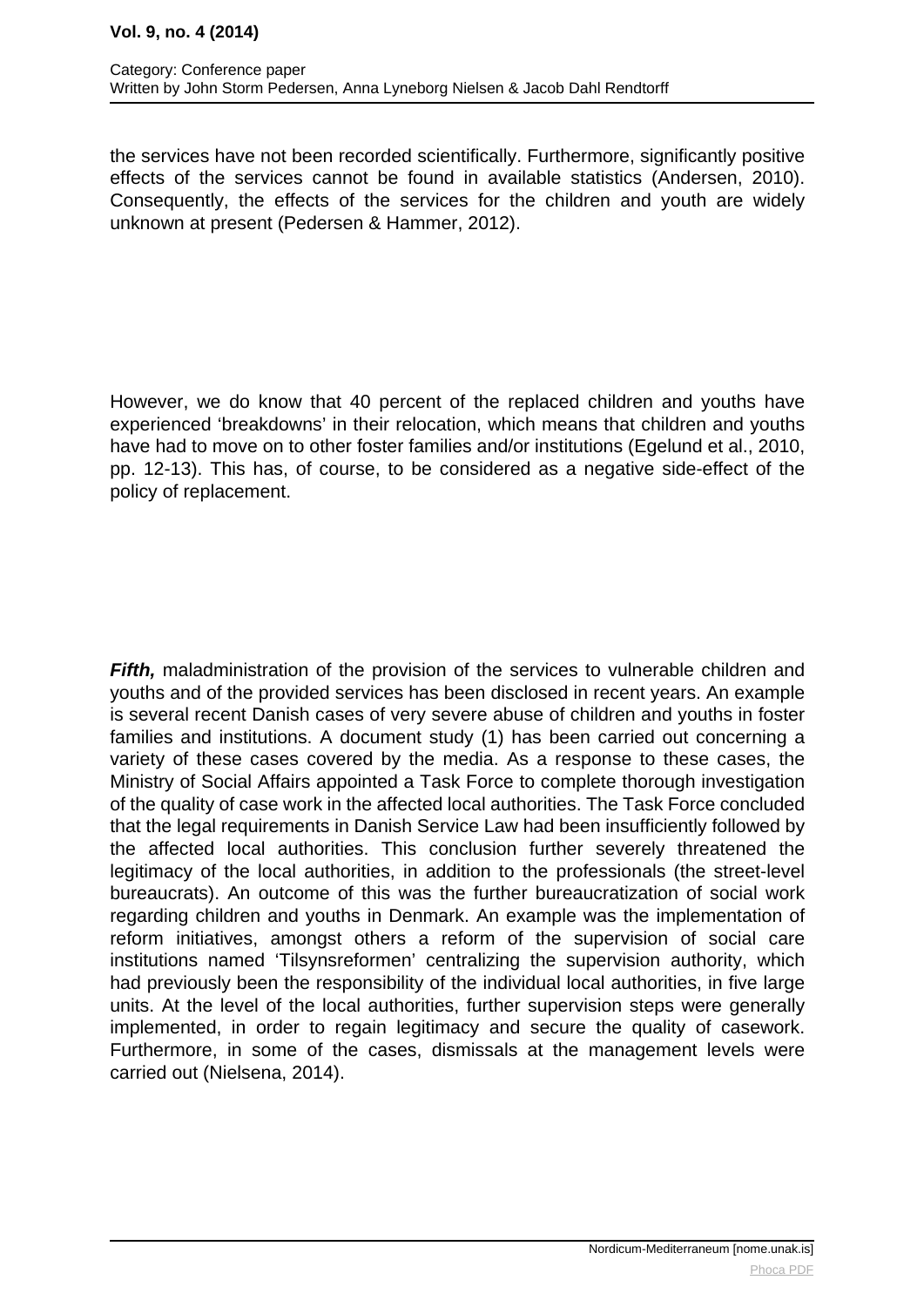A similar tendency seems to be noticeable in England where several severe cases of child abuse have previously resulted in processes of 'scape-goating' and thus dismissals at the managerial level in public welfare institutions along with professionals being heavily criticized. One of the cases that resulted in extensive government initiatives was the highly debated case of "Viktoria Climbié who died when she was eight years old in 2000 due to extreme abuse. Her great aunt was later convicted. Another example was the 'Baby P'- case which concerned a 17-month-old toddler, Peter Connelly, who died in 2007. 'Baby P' had been severely injured, tormented and neglected by his mother, her partner and his brother who were all later convicted. A thorough report revealed that the abuse had continued, despite more than 60 visits by police, social workers, and doctors carried out in the last eight months of Peter's life. The cases of both Baby P and Climbié did, as was the case in regards to the Danish examples, strongly challenge the legitimacy of the services provided by the local authorities, and thus put pressure upon the professionals engaged in child protection services (Spray & Jowett, 2012).

The Danish cases have revealed a lack of control of foster families, public institutions and especially private institutions authorized to 'treat' the children and youths. Maladministration of information about abuses of children and youths in 'ordinary' families has also been revealed. The previously mentioned Task Force appointed by the Ministry of Social Affairs concluded that appropriate actions had not been taken in (many) cases where knowledge about the abuse of children and youths was evident. Furthermore, investigations into the administration of the provision of services to vulnerable children, youths and their parents have shown that the administration in some major cases has been unacceptable and insufficient (The Ministry of Social Affairs, 2012).

**To summarize:**

The ministerial investigations into the local authorities' handling of the previously mentioned Danish cases of abuse seem to have been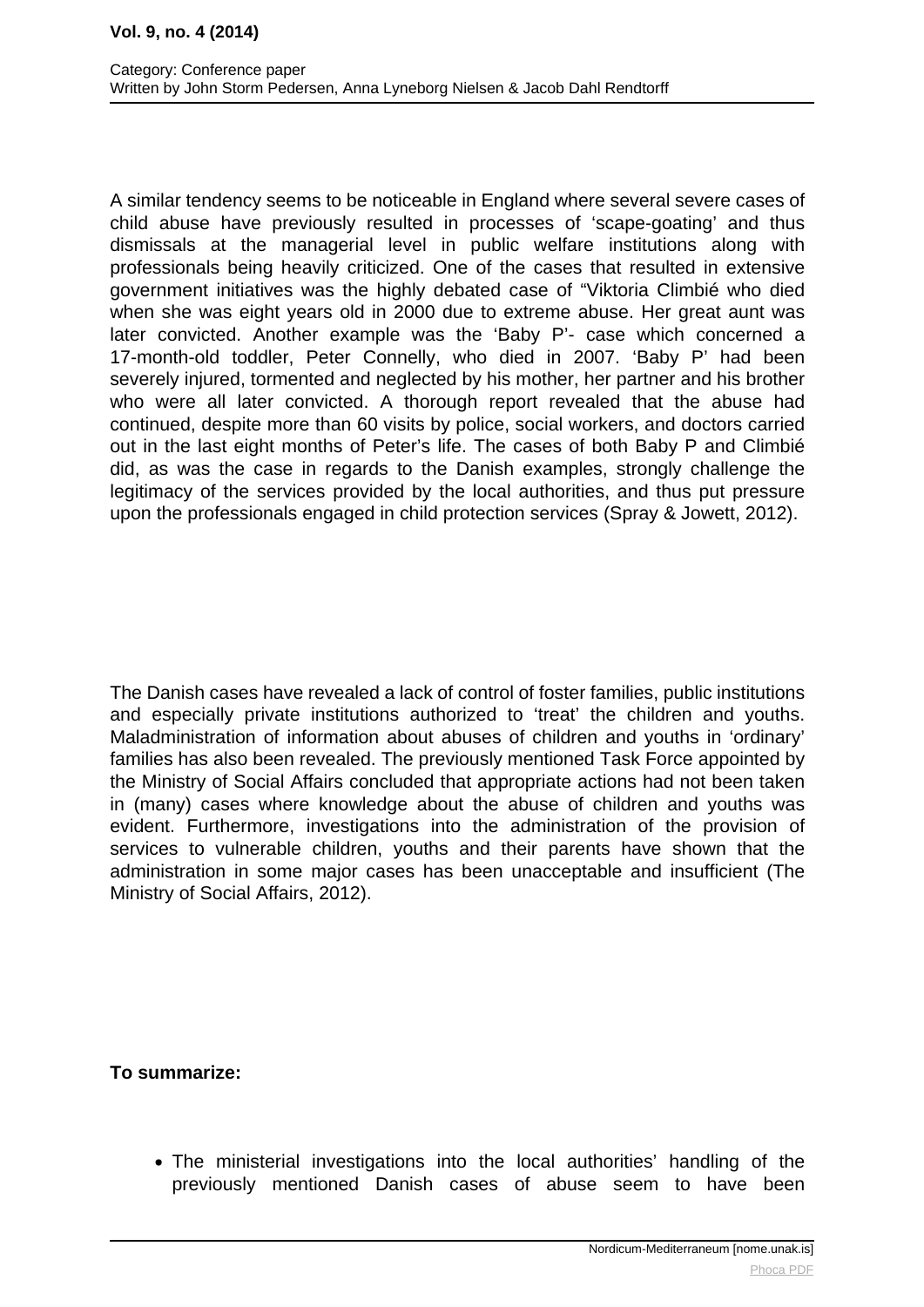predominantly focused on the level of observance to existing law.

- Efforts to re-establish the legitimacy and quality of social work as a response to the aforementioned cases seem to lead to further bureaucratization of social work, including reform initiatives and further standardization of case work.
- It appears that a gap exists between the intention of 'doing good' and 'doing good' in practice, which is proved scientifically regarding the replacement of children and youth in Denmark.

Because many of the cases of abuses and maladministration have been mentioned in the mass media, the general public has become very much aware of the problems and the lack of documented positive effects of the provided services. Public awareness of the problems has led to a legitimacy crisis of the administration, provision, production and delivery of services for vulnerable children and youths. This legitimacy crisis has been reinforced by the fact that the replacement of the children and youths is expensive - especially at institutions. The price of one replacement is often 10,000 Euros or more per month. Therefore, a strong demand to document the effects of the services scientifically and to spend the resources – the tax money – cost-effectively has emerged within the last few years. However, this demand is strongly challenged, due to the prevailing culture and tradition of freedom of method and lack of recorded documentation of the effects of the services. A case study concerning a selected high priority child-case in a Danish local authority concluded that four 'breakdowns' in the placement of the child at institutions had taken place caused by the child running away. The study showed that the breakdowns and lack of significant improvement in the child's well-being did not fundamentally challenge the professional logic of replacement of the child as being the optimal solution, despite no apparent positive effects over a period of several years. The study also showed that an individualistic approach to case work and an objection to efforts of standardizations seem to characterize the social workers (Nielsenb, 2014).

## **To conclude:**

The dominant position of the paradigm of street-level bureaucrats in the provision of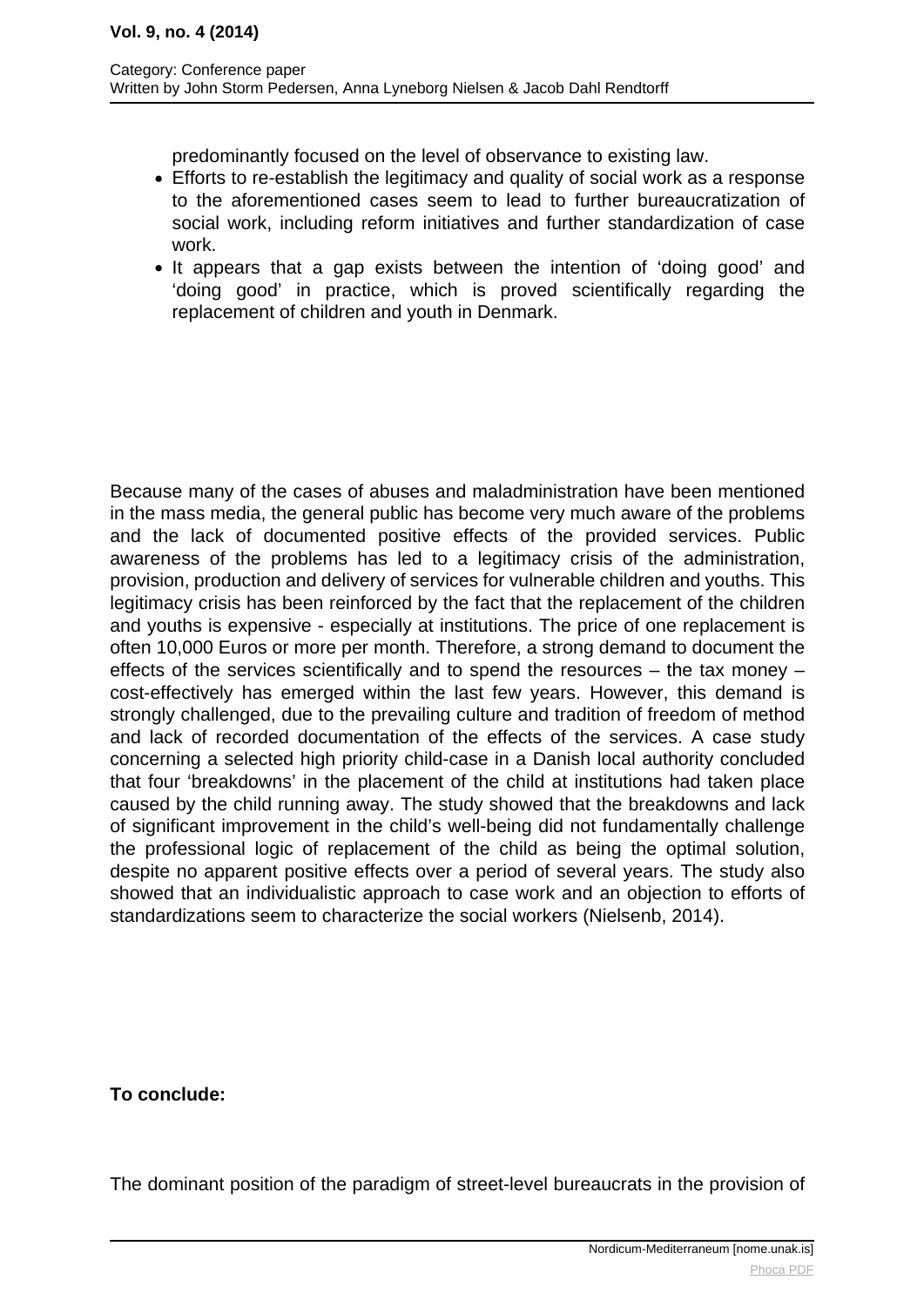services to vulnerable children and youths has caused two major problems:

1. The effects of the services are not documented scientifically.

2. In many cases the public administration no longer follows the ideals of a Weberian bureaucracy.

Due to this, the welfare state has to struggle for the legitimacy of the provision of services for vulnerable children and youths. To better understand this struggle, the main actors regarding and principal arguments behind the replacement of vulnerable children and youths, in addition to the ethics of the replacements, will be presented and analyzed in the next section.

## **3. Main actors and principal arguments**

The replacement of children and youths concerns the right of the welfare state to intervene into the citizens´ right to autonomy and self-determination, dignity, integrity and vulnerability (Rendtorff, 1999; 2011). Consequently, three types of interests are confronted: the rights and interests of the parents, the rights and lives of the children and youths, and the interest of society and its responsibility for its citizens.

The replacement of children and youths can be defined as a matter of taking away the children and youths from the family. Already in this context, the state puts pressure on the parents and the family in order to decide the future of the children and youths in society. The replacement of a child or a youth outside the family is legitimized by reference to the future life of the child or the youth. The replacement is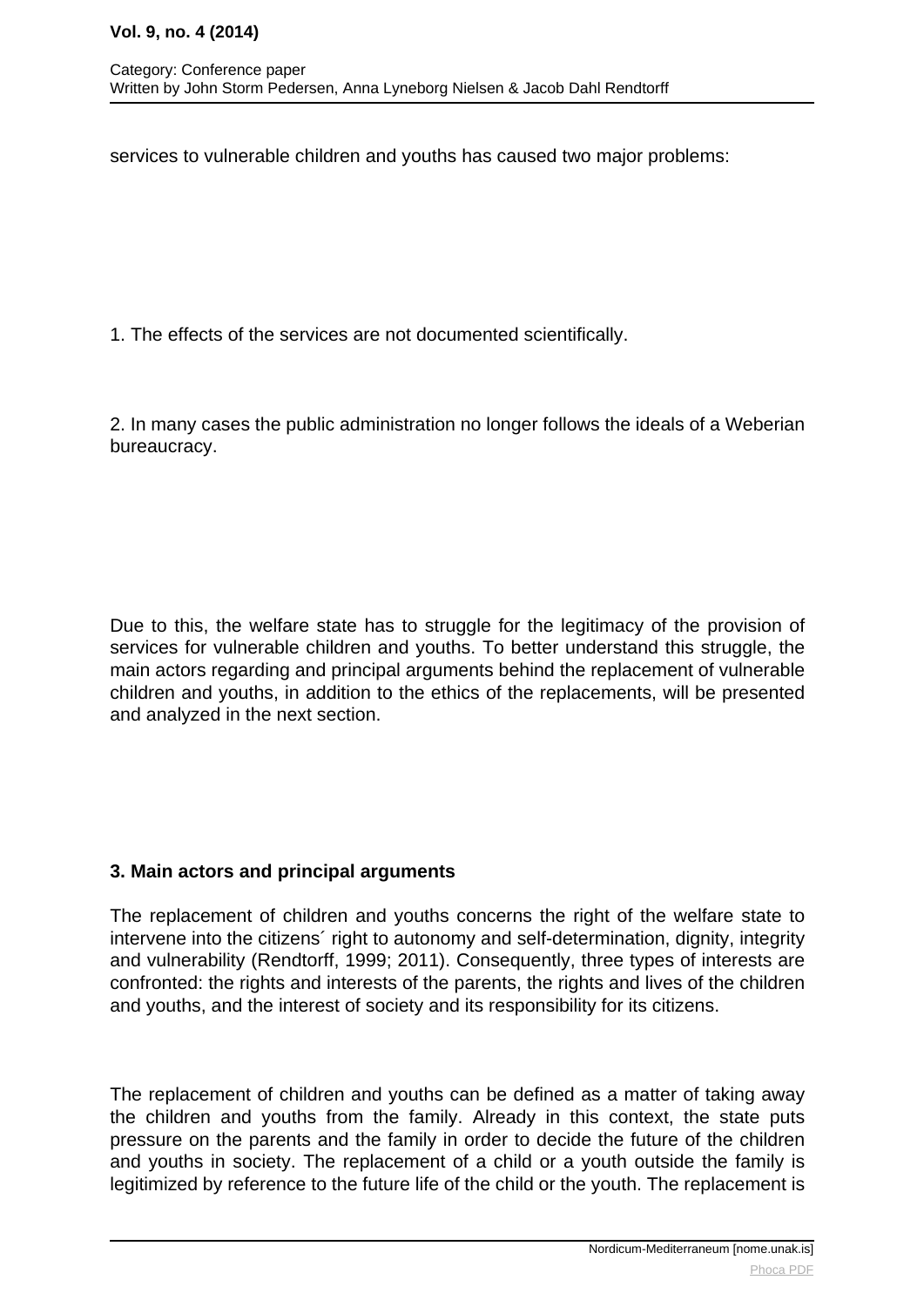#### **Vol. 9, no. 4 (2014)**

considered the least damaging solution to this social problem. That is, the power monopoly of the state is used to promote the interests of the child or the youth in an open confrontation with the wrongdoing of the biological parents.

Replacement typically includes the most vulnerable and isolated groups of society: people with low income and high un-employment; single mothers; and, people with severe social problems, including problems of alcohol and drug addiction. The risk of replacement of children and youths outside the family is high when it comes to single mothers, immigrant families, people suffering from mental illness, families with alcohol problems, drug abuse and medical problems, violence, sexual harassment and crime within the family. That is, the group of citizens which the welfare state is supposed really to help. However, this seems not to have been the case thinking of how stable the population of replaced children and youths has been for decades, as shown in section 2.

It is, of course, the street-level social workers and street-level bureaucrats in the daily administration who, on behalf of the welfare state and authorized by the same welfare state, provide the analyses and arguments which lead to replacement of children and youths outside their families. In other words, the type of street-level bureaucrats whom Lipsky defines as the ultimate street-level bureaucrats (Lipsky, 2010, p. 233). However, although the service 'replacement' has been provided for decades by the intention of 'doing good', it has not been proved scientifically that this is actually the case, as shown in section 2. How is this possible? An answer to this question can be found in the ethics of the replacement.

The ethics of the replacement of children and youths is based on the value of the right of the person - the child and youth - to self-development. The child or youth is considered a citizen who is different from their parents with his/her own right to develop and become himself/herself. Therefore, the main aim of replacement is this development of the human person and his/her right to have a good and happy childhood.

However, this ideology and policy of replacement of children and youths sometimes overshadows the dark sides of replacement. Because many of the replaced children and youth never join their biological family again and because no major positive effects of replacement have been recorded scientifically, these two questions become important: Is replacement rational? And to which degree is it acceptable that street-level bureaucrats control families by deciding over children, youths and parents?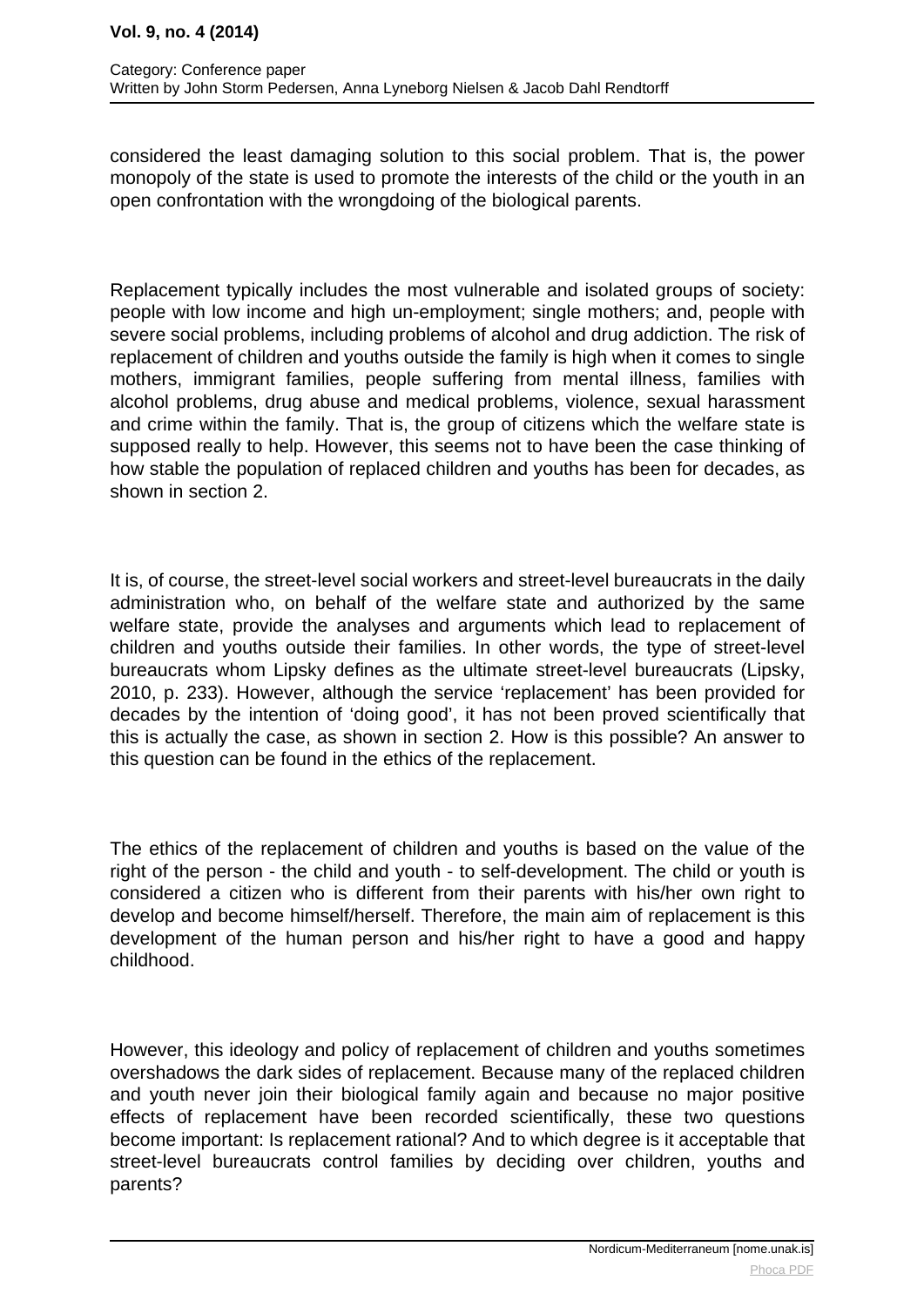The ideology and policy of replacement can be perceived as rational, because replacement prevents children and youths from having a negative confrontation with, and being influenced by, the family and biological parents. However, by using the concept of biopower from the French philosopher Michel Foucault (Foucault, 1976), it can be said that what happens is that the welfare state forces its biopower on its citizens – families – by using the street-level bureaucrats as its agents. The institutional structures of the welfare state, including the children's and youths´ homes, schools and institutions contribute to the disciplinary power of the state. Here, it can been observed how the institutions through the street-level bureaucrats as state agents decide over the bodies and lives of the citizens – the families - in order to ensure that they can be an integrated part of the welfare state´s institutions.

Furthermore, biopower is associated with the moral blindness and banality of evil of the public welfare institutions conducted by the street-level bureaucrats, administrators and managers (Foucault, 1976). The street-level bureaucrats want, generally speaking, to replace as many children and youths as possible because they, thereby, both contribute to do the work as agents of the welfare state and what they themselves consider as best for the children and youths. However, this is a problem because the street-level bureaucrats often forget that they, as employees in the welfare state´s institutions, are directly placed in a political space. As a consequence, it might provide the children and youths with services that express totalitarian power and technological interventions in the lives of both children, youth and parents, with the aim of making them fit according to the welfare state´s ideology, policies and institutions (Ewald, 1986). It is in this context that the risk exists that the street-level bureaucrats, who replace children and youths, are captured by moral blindness: they are not aware that they serve the biopower of the welfare state, because they are captured by the ideology and policy of 'doing good' for the children and youths by replacing them. In other words: the risk exists that the street-level bureaucrats, with support from the administrators and the managers in the welfare state, impose an unacceptable amount of state power on children, youth and parents.

In this context it is relevant to refer to the German-American philosopher Hannah Arendt who developed the concept of 'The Banality of Evil' (Arendt, 1963). Here one is not really aware that one commits an evil act because evil is a thoughtless action that is determined by the structures and contexts that are a part of daily life and daily operations in the welfare state. There is a risk that evil becomes a part of background mentality in the institutions involved in the replacement of children and youths. That is, a risk exists that the street-level bureaucrats involved in the replacement of children and youths, in the name of 'doing good' and with the heartfelt intention of 'doing good', actually do evil meaning that they do no good for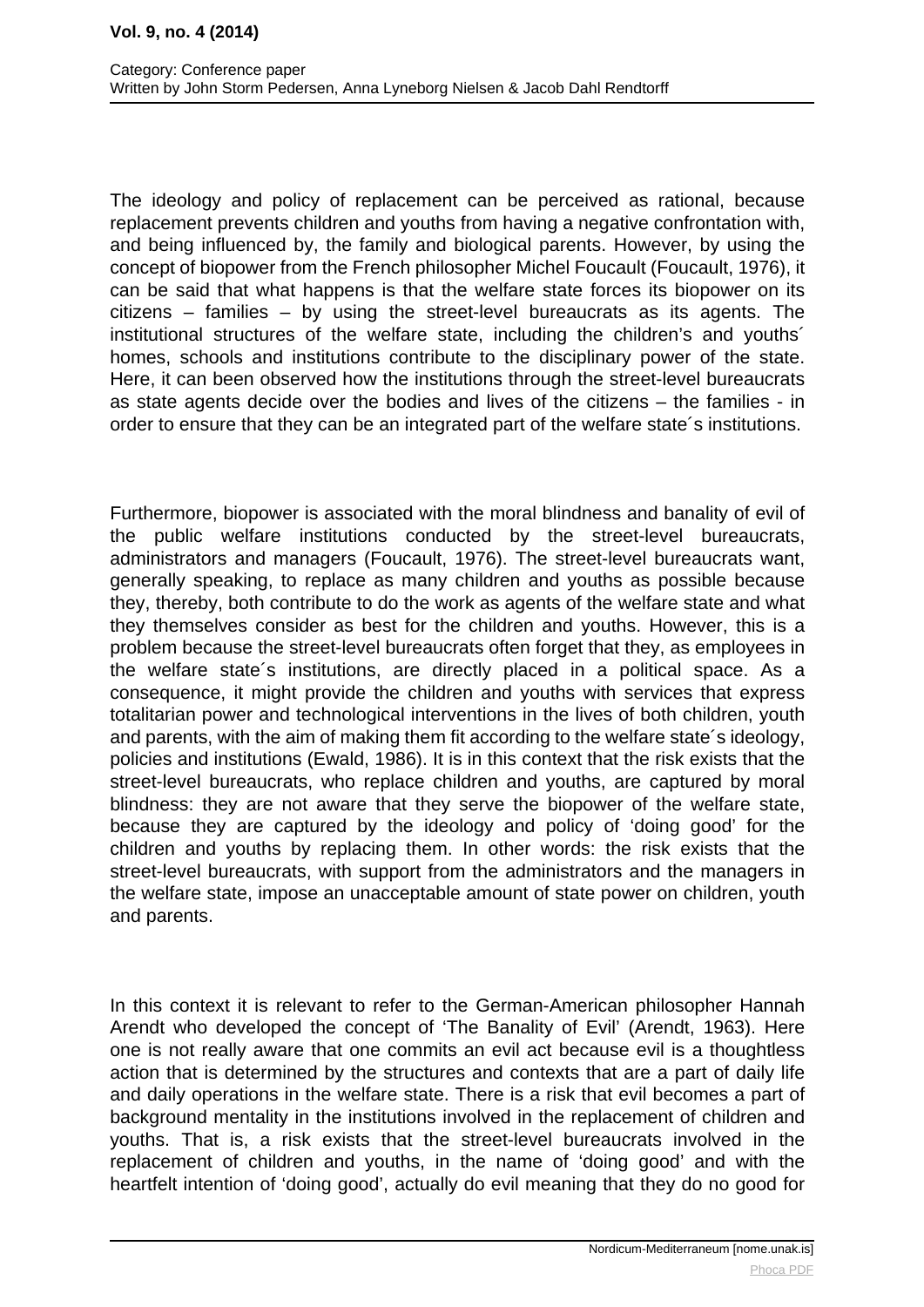#### **Vol. 9, no. 4 (2014)**

or even in some cases harm the children and youths.

Can this concept of moral blindness leading to banal evil be defined in more details and be related to the replacement of children in Denmark? Efforts to answer this question are made in the next section.

## **4. Moral blindness and banal evil in Denmark?**

The essential content of the concept of moral blindness leading to banal evil can be said to include the 10 dimensions listed below (Rendtorff, 2012). To which degree these 10 dimensions are integrated into the paradigm of street-level bureaucrats, and thereby into the provision of the services to vulnerable children and youth in Denmark, are stated for each dimension. The statements are based on the description, in section 2, of the dominant position of the paradigm of the street-level bureaucrats in the provision of the services to vulnerable children and youths.

## **4.1. 10 dimensions of moral blindness leading to banal evil**

The 10 dimensions of moral blindness leading to banal evil are the following:

1. Moral blindness implies that the street-level bureaucrats have no capacity of moral thinking. This is not the case. The essence of the paradigm of the street-level bureaucrats is that the single bureaucrat must help vulnerable children and youths in the best way possible.

2. The street-level bureaucrats only follow orders and justify this by reference to the technical-goal-rationality of the organization. This is not the case. The street-level bureaucrats do not represent a technical-goal-rationality. Instead they – in principle – represent a fresh judgment and assessment in each individual case based on the different professions´ norms as prescribed in the Service Law.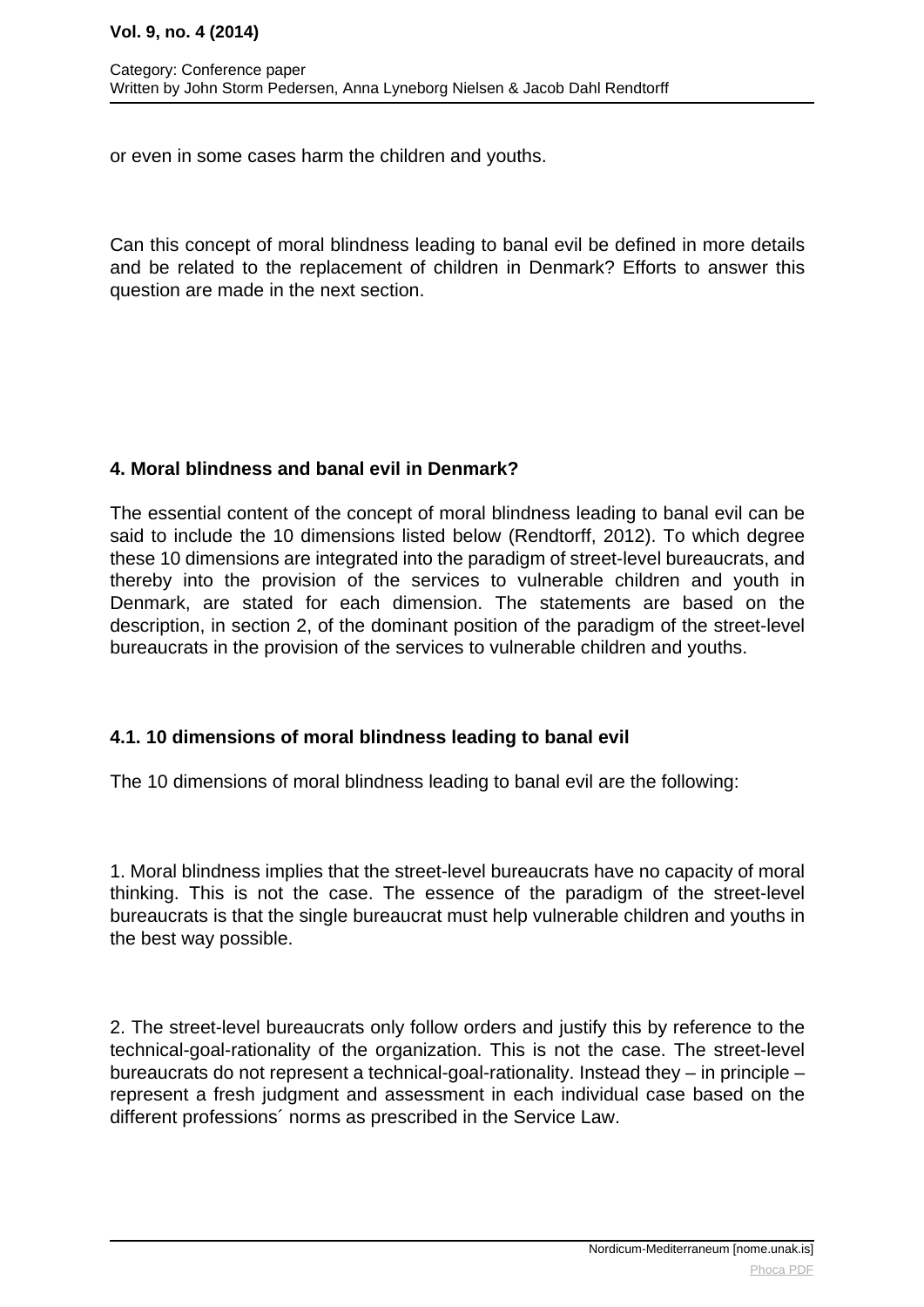3. In many cases the moral blindness strangely enough is due to role identification. This includes collaboration, i.e. children, youths and parents cooperate with the street-level bureaucrats regarding replacement and by doing this (more or less) are content with the ideology and policy of the replacement. Besides, children, youths and parents follow the rationality of the system by identifying with their roles as co-operative clients. This is motivated by obedience or efforts to minimize the (bio) power imposed by the street-level bureaucrats, as Lipsky (Lipsky, 2010, p.16) also identified. This dimension in the moral blindness is, to some degree, integrated into the paradigm of street-level bureaucrats. Besides, the integration is rather sophisticated. The street-level bureaucrats´ ambitions are, as part of the paradigm, to create an environment of trust between the client and the individual street-level bureaucrats to facilitate co-design and co-production and delivery of the services to the children, youths and parents.

4. Moral blindness contains dehumanization, i.e. the families feel guilt and the children and youths are treated as mere objects. They are not considered as human beings, but as elements, things or functions of the system. This dimension is definitely not an element in the paradigm of the street-level bureaucrats.

5. Moral blindness relies on total obedience by the street-level bureaucrats to the system. The Service Law [Serviceloven] and other relevant laws, which regulate the provision of the services to vulnerable children and youths, make this impossible. The law(s) simply prescribe(s) that street-level bureaucrats should have an extensive discretion and autonomy which makes total obedience impossible.

6. Each member of the organization is accomplishing a specific work function with role identification and a specific task but he or she has no general overview of the organizational system. This dimension might be an integrated part of the paradigm of the street-level bureaucracy. Due to a strong division of labor among managers, administrators and street-level bureaucrats both in the administration and in the daily operations, administrators, managers and street-level bureaucrats might in some casestoo little overview of the organizational system leading to the maladministration of the provision of services and the provided services shown in section 2.

7. Top-administrators and managers may act irrationally beyond common human understanding of morality in order to serve the instrumental rationality of the organizational system. Even if this should be the case, it would have no or only little impact on the provision of the services to the children and youths due to the street-level bureaucrats' discretion and autonomy.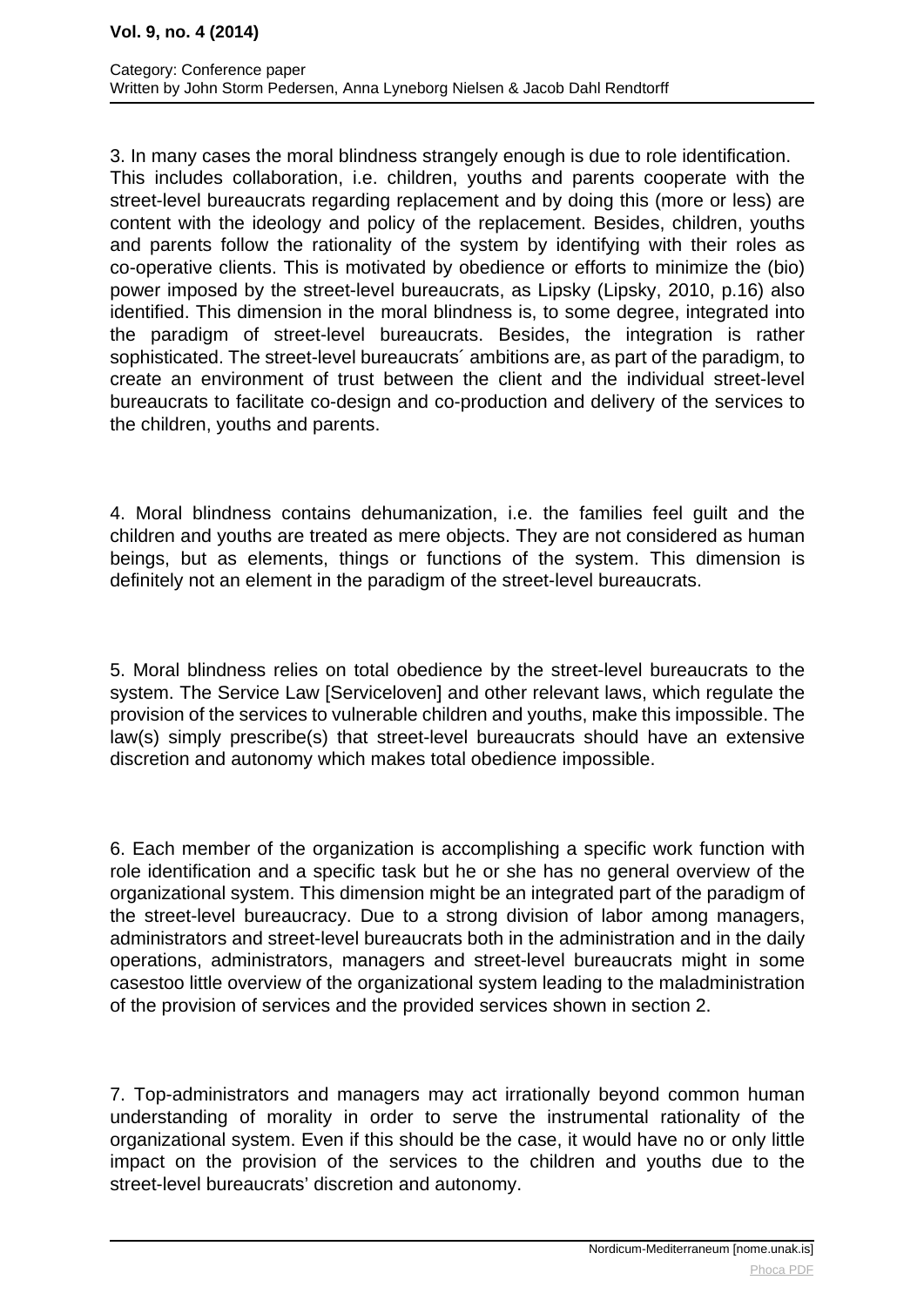8. Street-level bureaucrats are pressured to become increasingly irrational and arbitrarily role implementing. Again, this dimension is not an integrated part of the paradigm of the street-level bureaucrats and will, therefore, be rejected.

9. Obedience, role identification and task commitment remain the central and ultimate virtue of the commitment of members of the organization to the organizational system. As described previously, this dimension is impossible to integrate into the paradigm of the street-level bureaucrats.

 10. Each member of the organizational system commits themselves to the values of the organizational goal of the system without questioning the legitimacy of the system as a whole. It can be said that this dimension has, to a high degree, been integrated into the paradigm of the street-level bureaucrats. Because of the paradigm´s dominant position in the provision of the services to vulnerable children and youths, no open discussions of the values and ethics of the provision of the services including replacement were raised for decades. Besides, because the paradigm of the street-level bureaucrats is not based on scientific accountability for the provided services, it cannot be ruled out that some banal evil to vulnerable children and youths and their parents has happened in Denmark over a very long period of time.

## **To conclude:**

The paradigm of the street-level bureaucrats, and thereby the paradigm of the provision of services to citizens, might have caused banal evil, because of moral blindness due to: 1) no scientific documentation/accountability of the effects of the provided services to vulnerable children and youth; and, 2) organisations which are too complex. The question becomes: How to eliminate or minimize these negative side effects of the paradigm? Before answering this question in section 5, we shall take a step deeper into the analysis of moral blindness leading to evil.

## **4.2. Unmasking administrative evil!**

In the book Unmasking Administrative Evil (third edition 2009), Guy B. Adams and Daniel L. Balafour give some indications of a theory of evil and of the concept of moral blindness in public administration. Adams and Balafour propose the concept of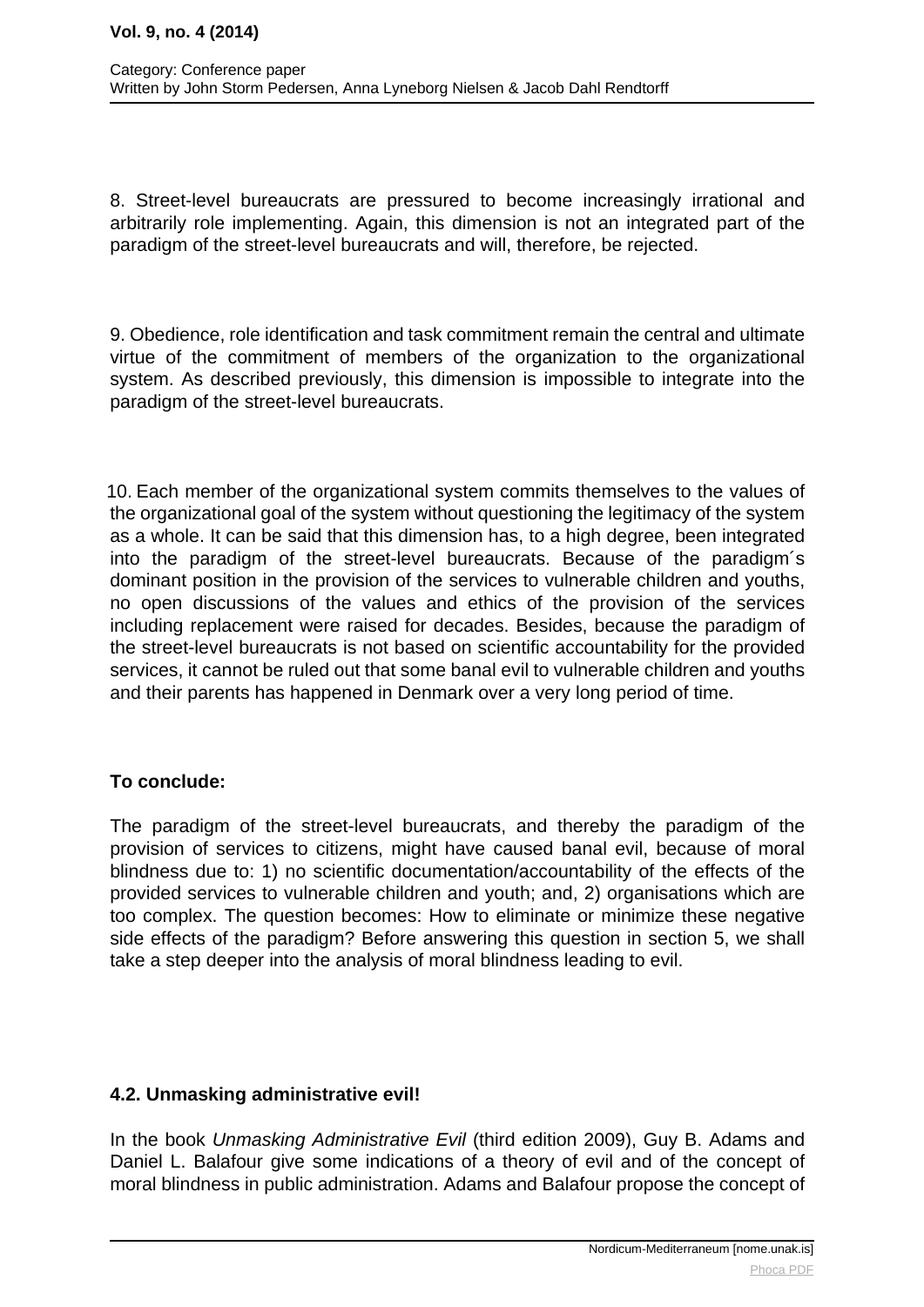administrative evil as an interpretation of Hannah Arendt's concept of moral blindness.

According to Adams and Balafour, organizational evil may become even worse than moral blindness because it implies a moral inversion where something evil suddenly is defined as a good (Adams & Balafour, 2009, p. 4). The starting point for the argument is: the modern organizations are complex to such a degree that it is impossible for street-level bureaucrats, administrators and managers to have an overview. Complex organization may result in a situation where the street-level bureaucrats, administrators and managers cannot see the consequences of particular actions in the overall organizational processes. This might lead to results far from those intended. Therefore, a technological bureaucracy may be unforeseen evil, meaning actions with the intention of 'doing good' might result in doing evil.

Adams and Balafour argue that the main reason for the risk of doing unforeseen evil in administration is the scientific analytic mindset of the technical-rational approach to social and political problems. This type of approach has a built-in risk of creating a kind of administrative evil which is masked and, therefore, creates blindness which results in public servants such as street-level bureaucrats, administrators and managers who suddenly are doing evil although they do not intend to. They are, so to say, engaged in activities that lead to evil, but they are morally blind because they do not see that they contribute to the inversion of the moral situation and thereby create blindness.

Sometimes even ethical codes and other rules of conduct may be inefficient to prevent this because the technological analytical mindset is so powerful that the street-level bureaucrats, administrators and managers do not see that they participate in processes that lead to doing harm. Also compartmentalization of knowledge and creation of too narrow identities of street-level bureaucrats contribute to the masking of evil (Adams & Balafour, 2009, p. 30). It is this moral inversion Adams and Balafour call the 'Mask of Evil'. This is, of course, a complication of moral blindness and in a sense a 'double-blindness'. Evil wears a mask in addition to our blindness. The concept of moral blindness in administrative evil may be following Plato's idea that one cannot, with knowledge of it, do evil.

The important point here is not to reveal the masks of evil in details in the provision of the services to vulnerable children and youths. The important point is: it is likely that masks of evil can be revealed in the provision of the services to vulnerable children and youths and in the administrative control with the provided services. Seen in this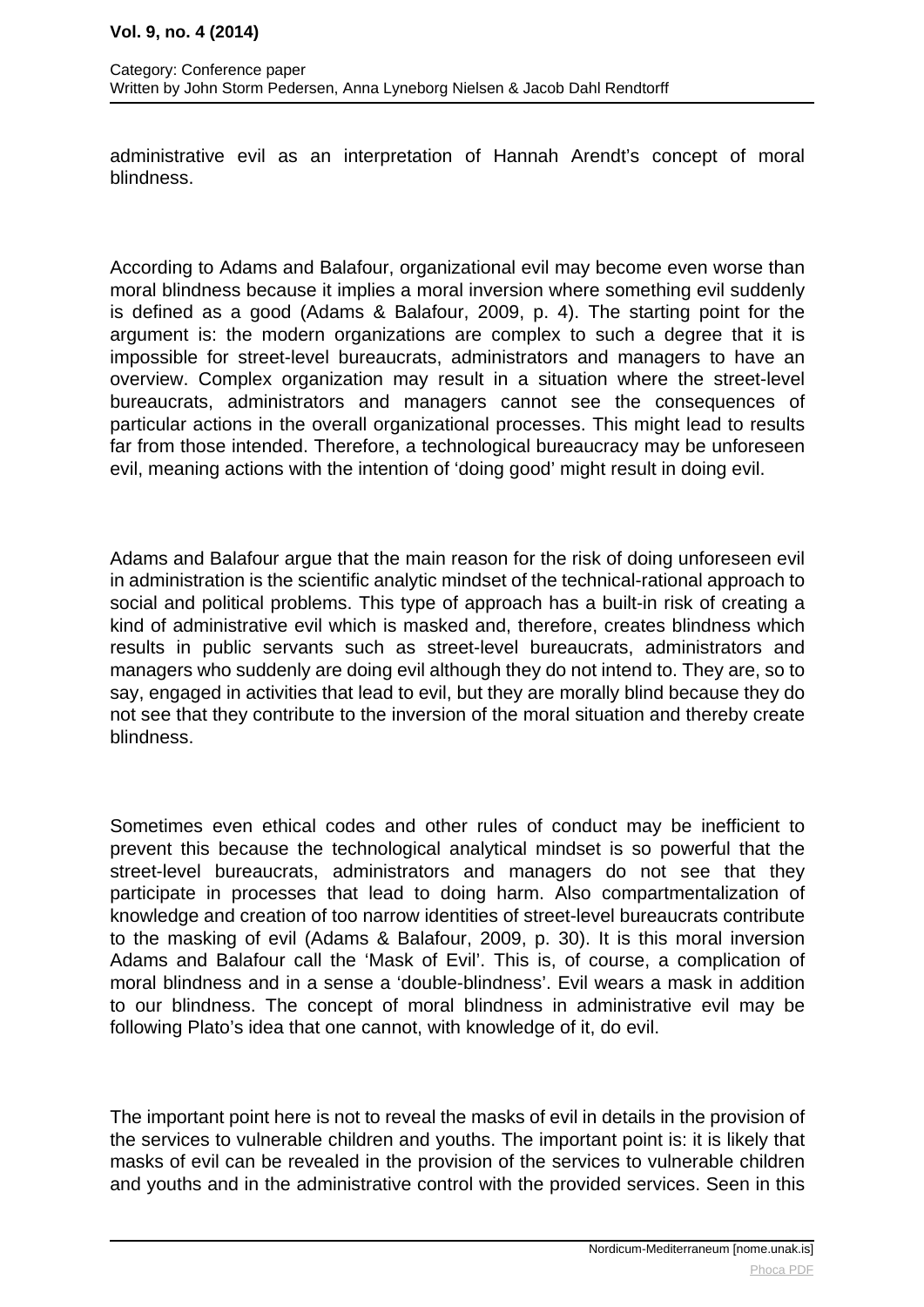perspective, an important question is: How to provide services to vulnerable children and youths and how to control the provided services so masks of evil can be revealed?

## **5. Which paradigm can ensure legitimacy?**

Whether the issue is negative side-effects of the dominant position of the paradigm of street-level bureaucrats in the provision of services to vulnerable children and youths, 'moral blindness' in the provision of the services resulting in banal evil or masks of evil due to the complex organizations and top-managers mind-set, the key word is 'blind spots'.

The gap between the welfare state´s ideology of 'doing good' for vulnerable children and youths and doing this in practice is caused by the consequences of 'blind spots'.

The five 'blind spots' in our case are the following. The paradigm of the street-level bureaucrats has 'blind spots' when it comes to: 1) the management of the public spending on the services; 2) the administration of the provision of services and the provided services; and, 3) scientific documentation of the effects of the provided services. Furthermore, 4) the services are based on ethics that have a 'blind spot' regarding the downsides of the services. This 'blind spot' is reinforced by the 'blind spot' regarding scientific documentation of the effects of the services in the paradigm of the street level bureaucrats. Finally, 5) the organizations´ complexity and the top-managers´ mind-set, based on goal-instrument rationality, have a 'blind spot' regarding doing unforeseen evil in the name of 'doing good' for the citizens of the welfare state.

The first 'blind spot', which results in unmanageable public spending on services, is to a high degree caused by the fact that within the paradigm of street-level bureaucrats '...values about being economical or even efficient seldom loom large...' (Brunsson, 2009, p. 62).

The second 'blind spot', which results in maladministration, can be explained to a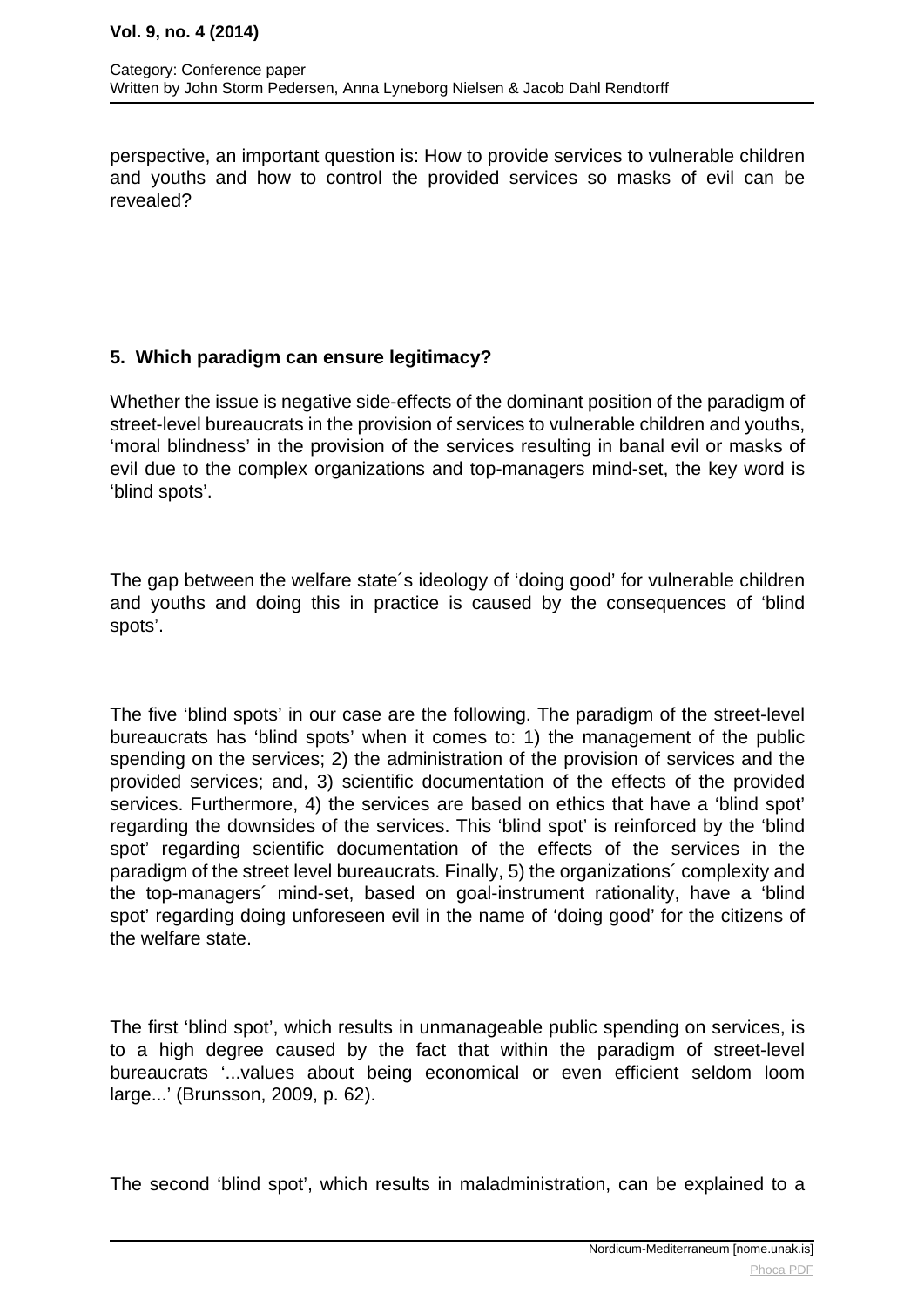high degree by the street-level bureaucrats´ positions in the bureaucracies and their role in these. The street-level bureaucrats are, by definition, not in the center of the bureaucracies (Lipsky, 2010, p.12). Besides, the street-level bureaucrats´ roles are to exercise discretion regarding the bureaucracies´ rules and norms, on the one hand, and the citizens´ problems and needs, on the other hand (Lipsky, 2010, pp. 230-231). Thereby, the roles of the street-level bureaucrats are to greater extent to advocate for the citizens´ needs in the 'system', rather than to support the ideals of a Weberian bureaucracy in the 'system'.

The third 'blind spot' resulting in a lack of scientific documentation of the effects of the services can be explained by norms and traditions. Doctors have, as an example, integrated scientific documentation into their professions´ norms and traditions, and thereby in the paradigm of their profession. Doctors are requested to operate on the basis of the 'gold standard' for documentation: double blind randomized controlled studies. Although the 'gold standard' for various reason is neither simple nor appropriate in all cases (Lipsky, 2010, p. 220), it is important that a scientific standard for documentation is established and met partly to legitimize the street-level bureaucrats´ provision of the services and partly to make them accountable for the effects of the provided services. In Denmark, due to norms and traditions, the street-level bureaucrats are, as shown in section 2, far from meeting a scientific standard regarding documentation of the effects of the services and far from being held accountable for the effects of the services.

The fourth 'blind spot', which results in moral blindness and accordingly banal evil might be explained by the dominant position - close to monopoly – of the street-level bureaucrats in the provision of services for decades. The paradigm´s position might have blocked or even oppressed an open and free discussion of the ethics of the provision of services and the consequences of ethics in the provision of services. Besides, the lack of scientific documentation of the effects of services has properly reinforced moral blindness and the accordingly banal evil.

The fifth 'blind spot', which results in masks of evil, has neither a simple explanation nor a simple solution. Besides, it can be questioned to which degree the top-managers have or can have a technical-rational approach to the decisions about and the management of social and political problems. Almost endless cases and analyses show that top-managers neither have, nor can have, a technical-rational approach (March, 2008; Brunsson, 2009; Røvik, 2002 amongst others). However, we accept that the ideal for most top-managers is a technical-rational approach to decision-making processes and management simply because this type of rationality is the most common way to legitimize decisions-making processes and management (March, 2008; Røvik, 2002).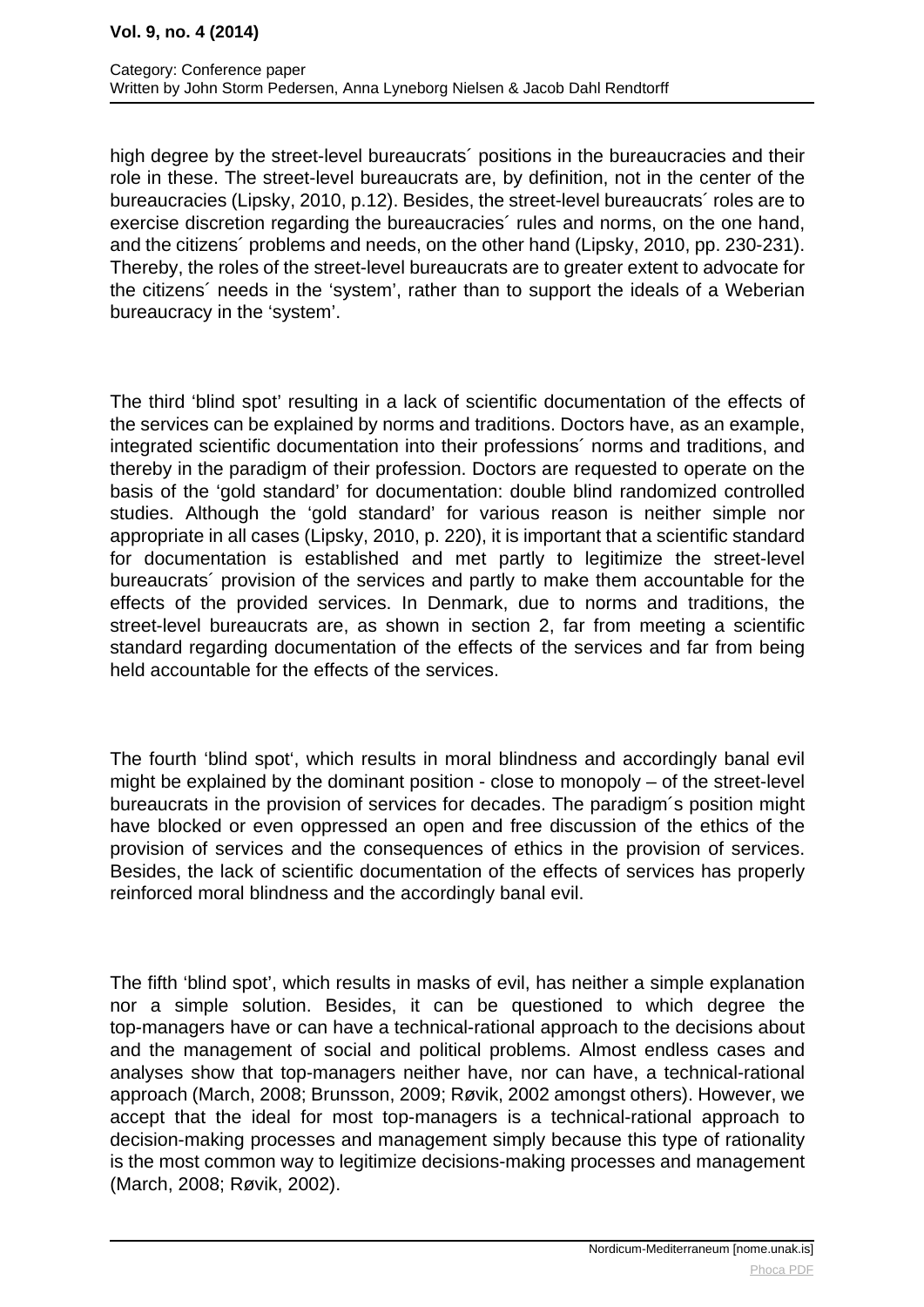What cannot be questioned (any more) is that organizations are complex. In Denmark, one of the many reasons for this is the numerous changes in criteria of what determines success, which confront public organizations. In Denmark, the standard public organization is confronted with more than 25 general success criteria plus some specific sector and organizational success criteria (Pedersen, 2008). In the attempts and efforts to meet all these success criteria an organization becomes complex because the organization: 'must be efficient today, while also adapting for tomorrow; it must produce at low cost, while also innovating; it must deploy the massed resources of a large corporation, while showing the entrepreneurial flair of a small startup; it must achieve high levels of reliability and consistency, while also being flexible in adapting to change' (Grant, 2002, p. 519).

The key question now is: Is it possible to eliminate or minimize the 'blind spots' just discussed and the consequences of the 'blind spots'? Because all public management paradigms with reference to Kuhn (Kuhn, 1962) by definition and in practice have 'blind spots' (Lerborg, 2010), the answer to this question is another question: Is it possible to create a mix – a hybrid - of paradigms, which can eliminate or minimize the 'blind spots' discussed and, by doing this, close the gap between the welfare state´s ideology of 'doing good' and doing this in practice?

## **5.1. Efforts made to eliminate 'blind spots' via a new mix of paradigms**

One strategy to eliminate the 'blind spots' of the paradigm of the street-level bureaucrats would be to reduce discretion and autonomy among the street-level bureaucrats radically. This is, however, not a wise strategy because the street-level bureaucrats legitimize the provision of the services in general (Lipsky, 1980; Lipsky, 2010) and in Denmark in the SSSP in particular (Pedersen & Aagaard, 2013). A more appropriate strategy to eliminate the 'blind spots' and the consequences of them is to impose some restrictions on the street-level bureaucrats' discretion and autonomy combined with new demands addressed to the street-level bureaucrats. Efforts, and attempts to do this, have already been made, especially during the current austerity, by implementing core elements from a neoliberal paradigm and the paradigm of Weberian bureaucracy in the public management of the SSSP.

Core elements in a neoliberal paradigm have been implemented to eliminate or minimize the 'blind spots' of the paradigm of the street-level bureaucrats regarding the management of public spending on services and scientific documentation of the effects of these services.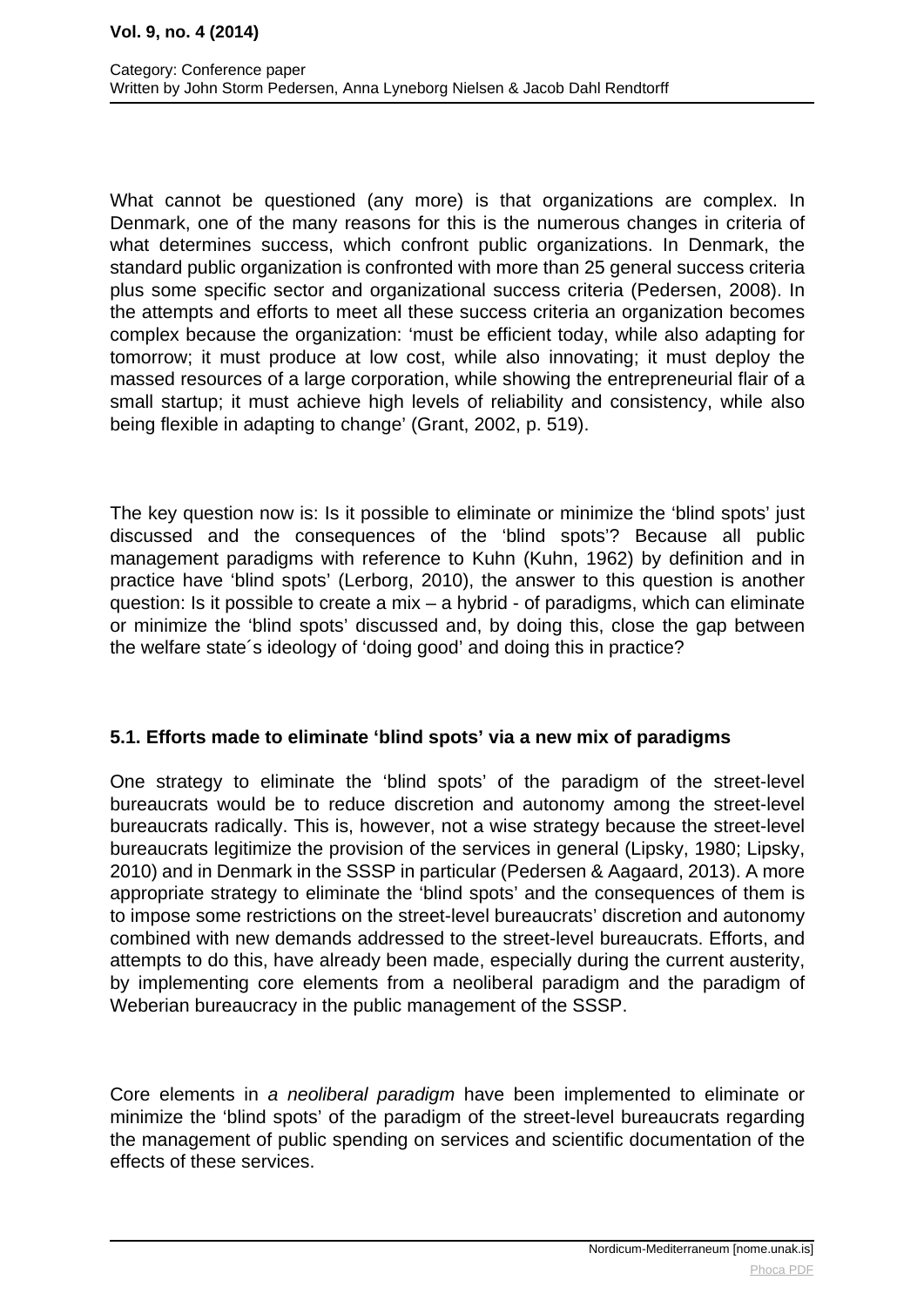The 'blind spot' regarding public spending has been eliminated successfully. Since 2010 public spending has not increased and budgets have, generally speaking, been kept in line (Gregersen, 2013). The main reasons for this are initiatives taken by the former liberal-conservative government (2001 to 2011). The former government introduced the policy of zero growth in public spending on services in the SSSP. This has put a cap on public spending, which was a key ambition of the former liberal-conservative government (Pedersen & Löfgren, 2012). Besides, the former government introduced and implemented the policy of hard budget constraint (Kornai, 1980; Kornai, Maskin & Roland, 2003). That is, budget deficits were (and are still) met with administrative cuts in the budgets (Ministry of Finance, 2010, p. 7).

As a result of the fact that the public management of public spending on services is based on central elements in a neoliberal paradigm, the street-level bureaucrats can no longer necessarily provide children and youths with services which the street-level bureaucrats themselves consider as the best possible provisions. Besides, to ensure that budgets are kept, it is no longer, in many cases, the individual street-level bureaucrat who makes the final assessment and judgment concerning the individual case and, accordingly, decides which services are to be provided. During these years, the trend has been that teams, involving both street-level bureaucrats coming from different professions and managers coming from the daily administration in addition to the top level, are established to make the final assessment and judgment of the individual case and to decide which services are to be provided. By doing this, the teams try to balance the quality of services and the overall budgets (Johansen & Pedersen, 2012). In sum, the street-level bureaucrats have to apply to some restrictions.

Furthermore, some public management and managerial performance tools have been introduced recently to make it possible to establish scientific standards for the documentation of the effects of services. Examples of such tools are ICS (Integrated Children System – developed in the UK) and DUBU (a database tool to register verdicts, services provided, costs of the services etc.). The problem is that none of these tools at present have provided scientific documentation of the effects of services at the level of segments of the gross group of vulnerable children and youths.

To sum up, the 'blind spot' regarding public spending has been eliminated. In contrast to this, the 'blind spot' regarding scientific documentation of the effects of services has not been eliminated.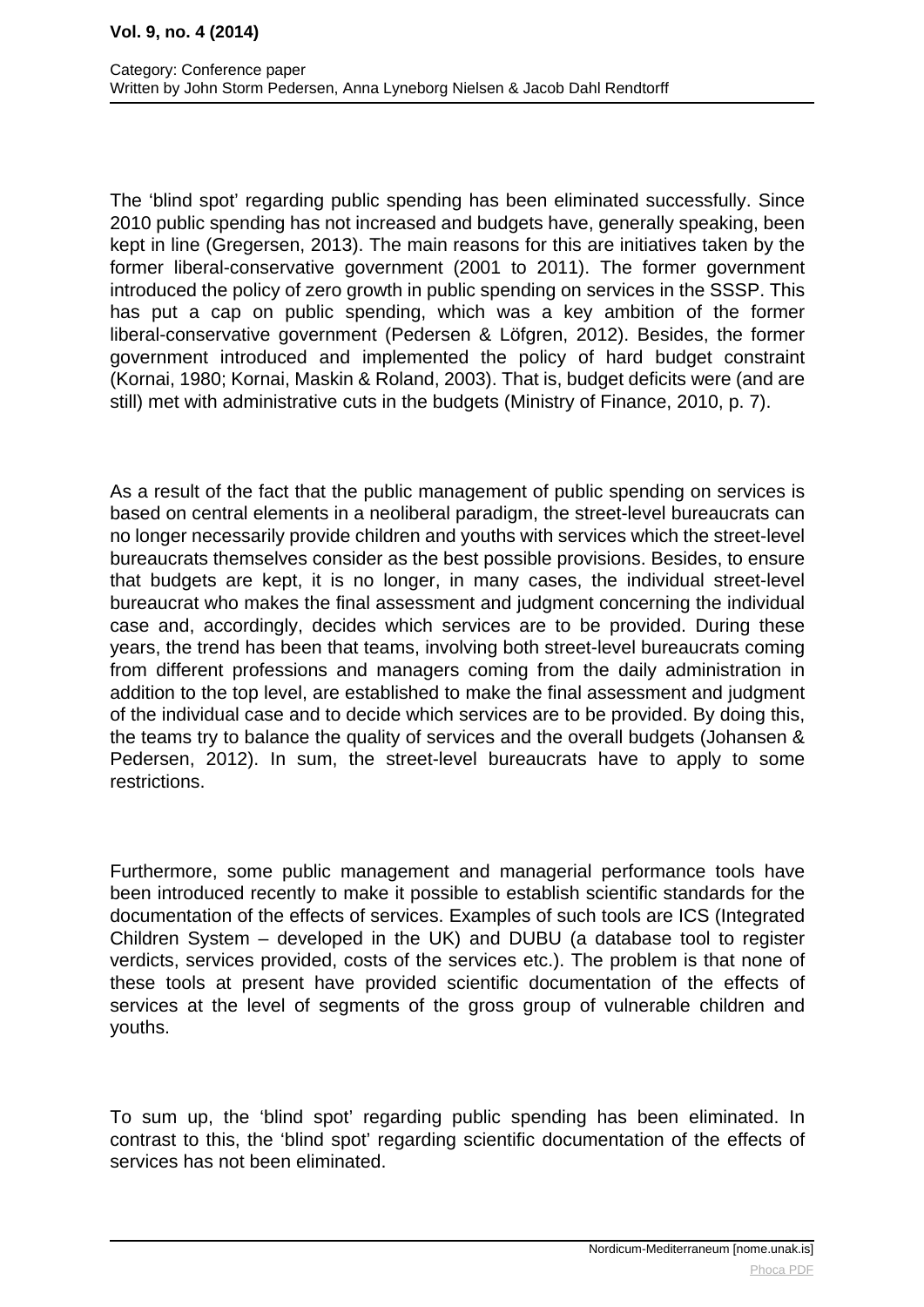The core elements of the paradigm of a Weberian bureaucracy have also been promoted again to eliminate the 'blind spot' regarding the administration of the provision of services and of the provided services to vulnerable children and youths. That is, the administration has been re-centralized, to avoid future maladministration of the provision of services and of the provided services. Some examples can illustrate this. As mentioned in section 2, a national task force has been established to check the local authorities´ administration of the services to vulnerable children and youths and to advise the local authorities on how to implement correct administration. A reform called 'The Child´s Reform' [Barnets Reform], which was implemented in 2011, has the goal to ensure a correct administration of the provision of services to children and youths. An evaluation in 2012 of the national-wide organizational set-up regarding the provision of the services in SSSP has, as previously mentioned, resulted in more centralized control of the provision of services to small segments within the gross group of vulnerable children and youths. Once again, the result is that the street-level bureaucrats have imposed restrictions regarding their discretion and autonomy. Once again, in spite of these restrictions, the street-level bureaucrats are still essential in the provision of services and still legitimize the provided services.

In sum, the core elements in the paradigm of a Weberian bureaucracy have been deployed to eliminate the 'blind spots' of the paradigm of the street-level bureaucrats.

**The overall conclusion** regarding the efforts and attempts to eliminate the three 'blind spots' associated with the paradigm of the street-level bureaucrats must be a mix of - a hybrid - three paradigms which have been developed to manage the SSSP: the paradigm of the street-level bureaucrats, a neoliberal paradigm and a Weberian paradigm. This mix of paradigms has the potential to eliminate or minimize the two first of the three 'blind spots' associated with the paradigm of street-level bureaucrats. However, more research is needed to design the most appropriate mix to eliminate or minimize these two 'blind spots'. Besides, we still have to eliminate the 'blind spot' of scientific documentation of the effects of the services.

Furthermore, we still have two more 'blind spots' to eliminate or minimize. The one spot is the ethics of the provision of services, which results in moral blindness and accordingly banal evil. The second spot is the combination of organizational complexity and the top-managers technical-rational approach to the solutions of social and political problems which results in masks of evil. To our knowledge, no steps have been taken to eliminate or minimize these two 'blind spots' and their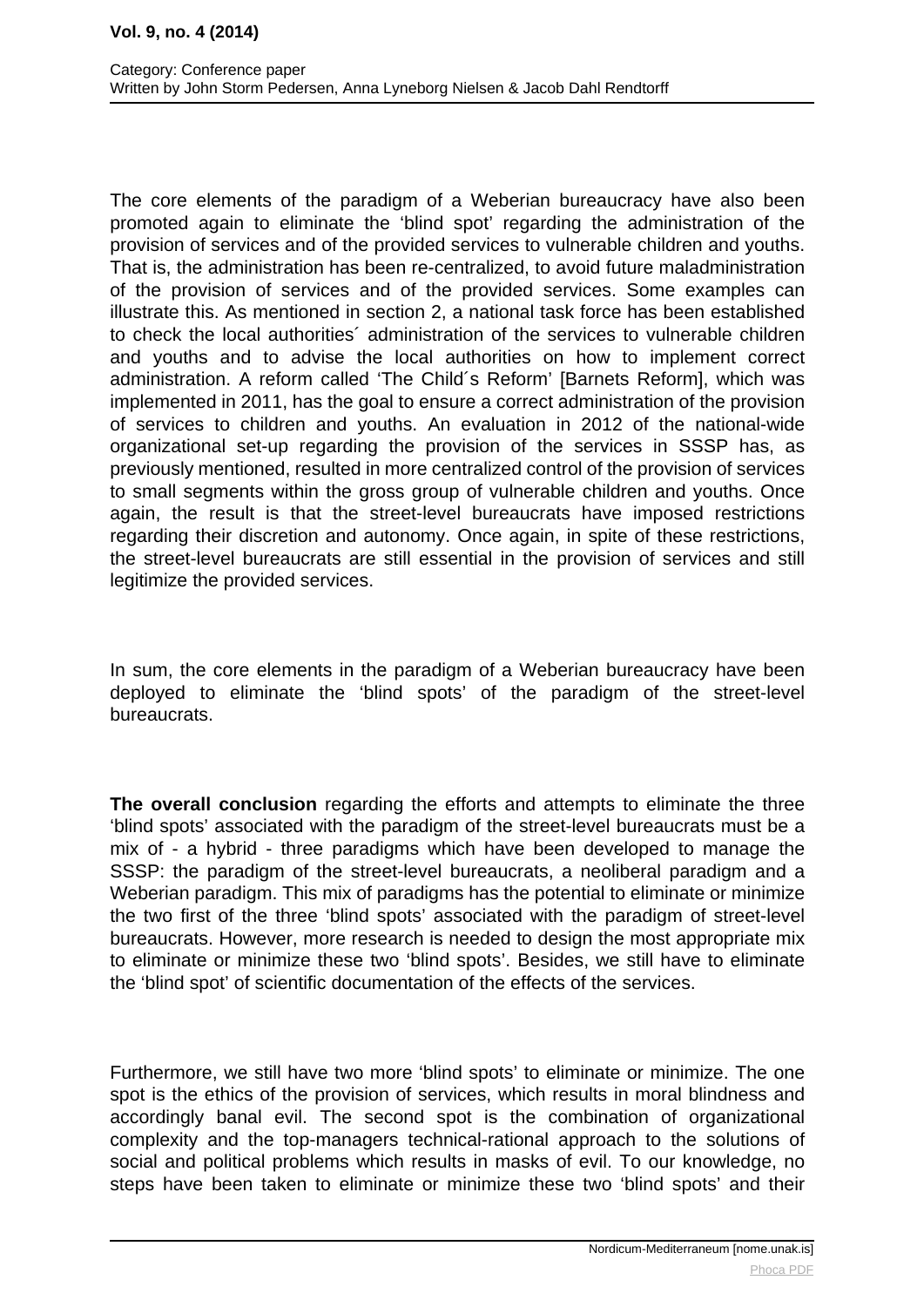inherent consequences.

In sum, we are left with three 'blind spots' remembering that the 'blind spot' of scientific documentation of the effects of the services reinforces moral blindness and consequently banal evil.

To eliminate or minimize these three 'blind spots' and the consequences of them, we shall propose the development of a fourth paradigm: the paradigm of scientific documentation and ethics. This paradigm has, of course, to be integrated into the mix of three paradigms already mentioned.

## **5.2. A new paradigm and a new mix of paradigms!**

To eliminate the 'blind spot' regarding scientific documentation of the effects of services, to make the street-level bureaucrats´ more accountable for the services and to help reduce moral blindness resulting in banal evil, society must require scientific documentation of the effects of the services the street-level bureaucrats provide directly to vulnerable children and youths.

It is, of course, impossible to implement the 'gold-standard' mentioned for scientific documentation overnight. It is, however, possible to move towards the 'gold-standard' stepwise vis-a-vis increasing requirements to the documentation of the effects of services. By doing this, the 'blind spot' regarding documentation will be reduced over time. It will, however, result in a movement towards a technical-instrument rationality towards the provision of services. If this technical-instrument rationality is coupled with an economic rationality, the result will be that the provision of services is done on the basis of cost-effective analyses. That is, the provision of services will be based on objective criteria. As a consequence of this, the mind-set of a technical-economical-instrument rationality will be promoted among street-level bureaucrats, administrators and managers. This will increase the risk of double moral blindness and accordingly masks of evil as discussed previously. In other words, we are confronted with wicked problems which are well demonstrated in the Danish SSSP (Gregersen, 2013).

To eliminate or minimize the risk of both banal evil and masks of evil associated with moral blindness, organizational complexity and a technical-economical-instrumental rationality, we would like to propose an improvement of organizational ethics and awareness of social responsibility made transparent to the public. One idea would be to establish a system of ethical and legal review of the decision-making processes of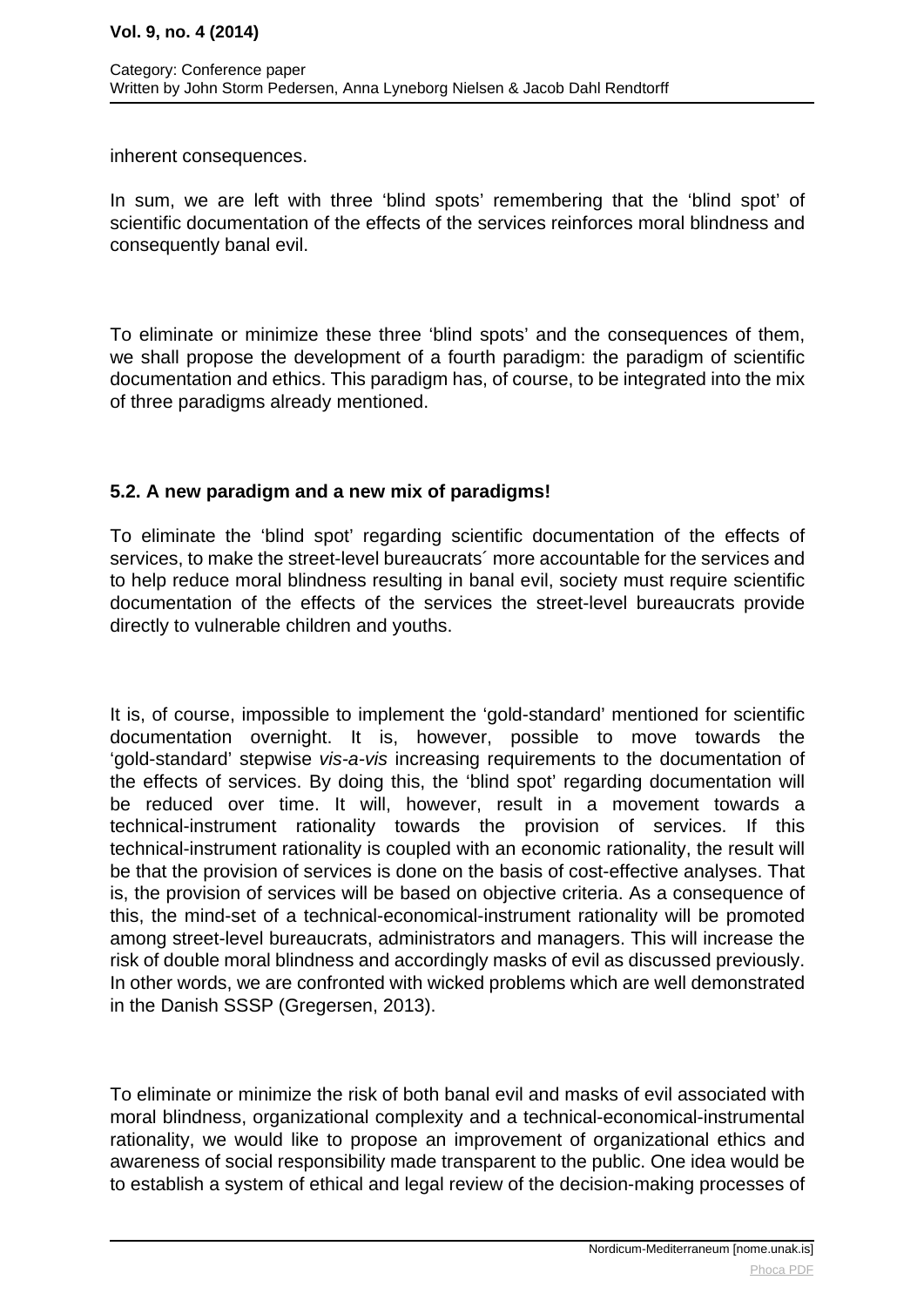the provision of services, the administration of the provided services and the effects of the services provided. This approach would emphasize the importance of the ethics in the provision of the services and in the services provided, as well as the ethics of the effects of the provided services. This concern can further be situated at the level of management and leadership of public organizations via value-driven management or total quality management. Besides, we will propose to emphasize the communicative dimensions by making the review of the provision of services and the effects of services more transparent. Many different stakeholders should be involved in the proposed review to ensure transparent reviews.

To develop this fourth paradigm of scientific documentation and ethics and to integrate this new paradigm into the mix of the three paradigms discussed previously, more research is needed.

# **6. Conclusion**

In this article we have analyzed the Danish welfare state´s struggle for legitimacy as a paradigmatic and critical case, based on the case of the provision and the management of services to vulnerable children and youths. In particular, we have demonstrated a gap between the welfare state´s ideology of 'doing good' for its citizens and this in practice – in real life. Besides, we have analyzed insufficient problem solutions to the gap. Finally, we have pointed out 'blind spots' linked to the existing paradigms of the provision and the management of services to vulnerable children and youths, which support the creation and maintenance of the gap of the welfare state´s ideology of 'doing good' and doing this in real life.

We have argued that we need a new mix – a new hybrid – of paradigms of the provision and the management of the services to vulnerable children and youths to eliminate or minimize the 'blind spots' and, consequently, the gap between the welfare state´s ideology of 'doing good' and doing this in practice. That is, we need to introduce a new paradigm in the provision and the management of public services, based partly on the scientific documentation of the effects of the provided services and partly on a new ethics in the provision and the management of these services. Moreover, this new paradigm has to be integrated into the already existing mix combination – of three paradigms regarding the provision and the management of services to vulnerable children and youths.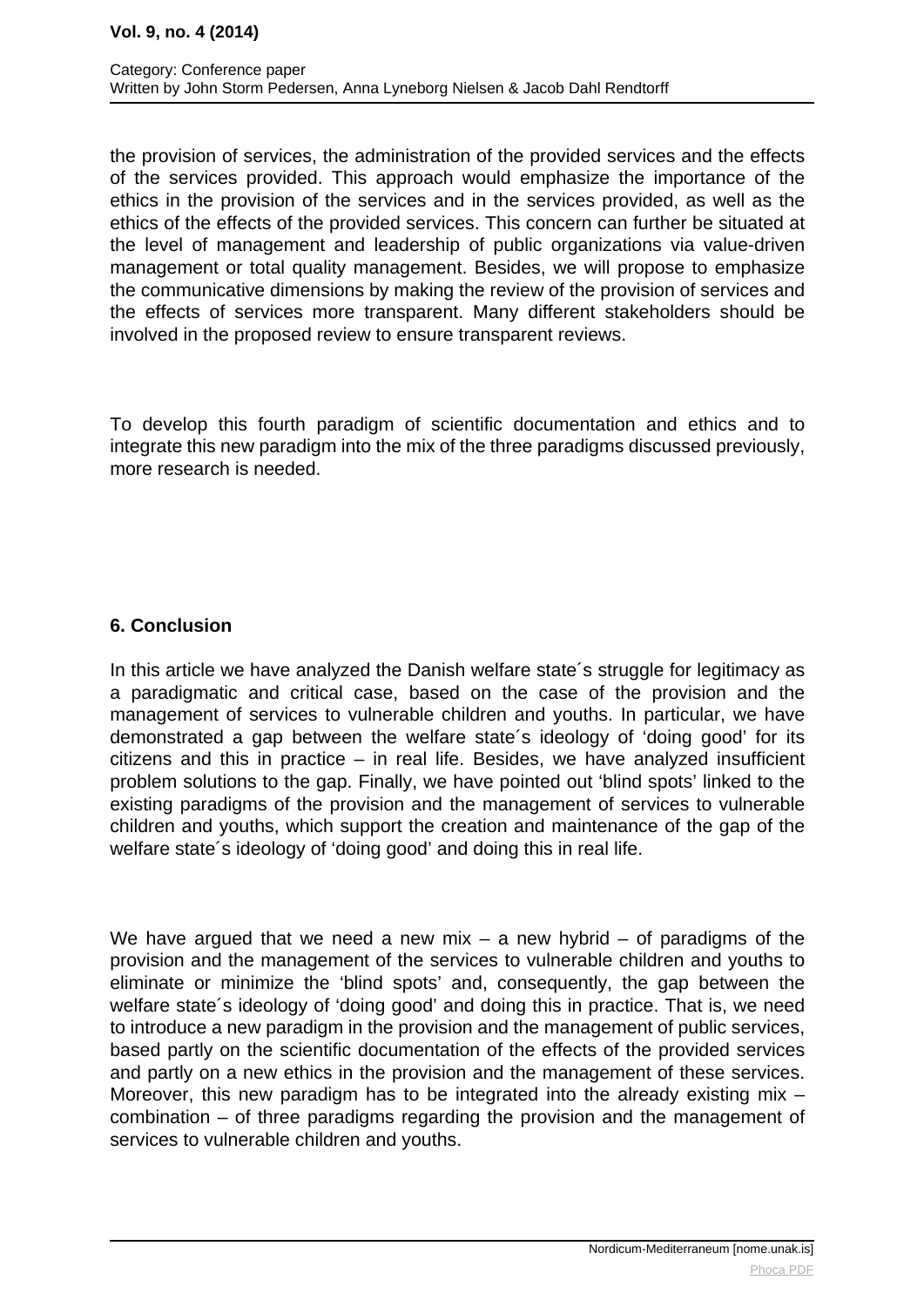#### **Notes**

1. The included overall account of the Danish media-covered cases of abuse and maltreatment of children and youths is based on an in-depth document study of a selection of six of the most media-covered cases from 2011 to the present (Nielsena, 2014).

## **References**

Adams, G., Balfour, D. (2009), Unmasking Administrative Evil, 3rd Edition, M.E.Sharpe, New York.

Andersen, S. H. (2010), Efter anbringelsen [After the replacement], in Andersen, S. H. (2010), Når man anbringer et barn: Årsager, stabilitet i anbringelsen og det videre liv [When a child is replaced: causes, stability in the replacement and the further life], University Press Southern Denmark.

Arendt, H. (1963), Eichmann in Jerusalem: a Report on the Banality of Evil, Faber & Faber, London.

Bengtsson, S. (2011), Vækstfaktorer på det specialiserede socialområde [Growth enhancers in the sector of citizens with disabilities and socially disadvantaged people], SFI – Det Nationale Forskningscenter for Velfærd [The Danish National Centre for Social Research], Copenhagen.

Bonfils, I. S., Berger, N. P. (2010), Specialiserede tilbud til borgere med handicap – efter reformen [Services in the sector of citizens with disabilities and socially disadvantaged people after the structural reform], AKF- Det Nationale Institut for Kommuners og Regioners Analyse og Forskning [The national institute for analysis and research of regions and local authorities], Copenhagen.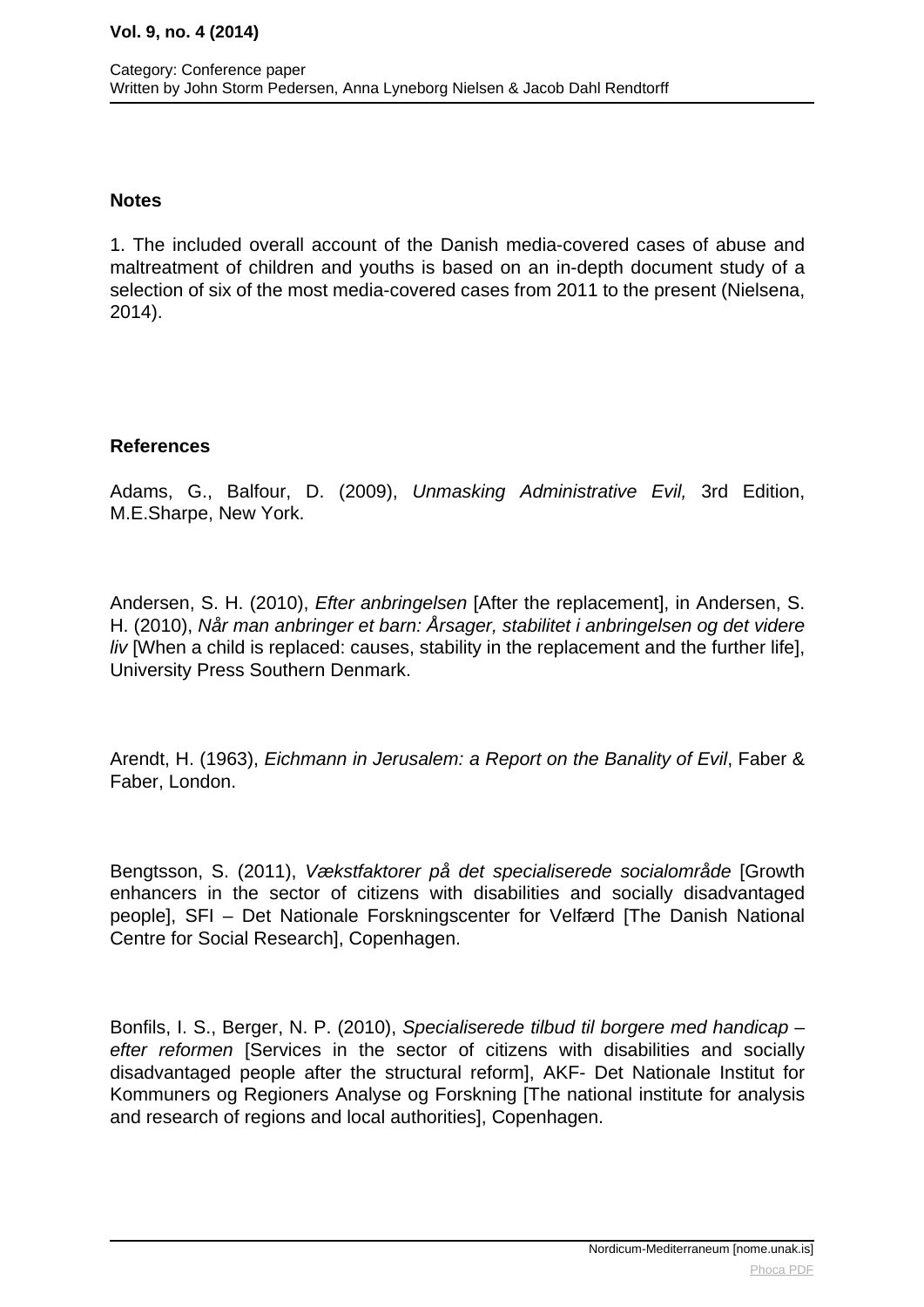Bonfils, I. S. (2010), Disability meta-organizations and policy-making under new forms of governance, Scandinavian Journal of Disability Research, Volume 13, Issue 1.

Brunsson, N. (2009), Reforms as Routine, Oxford University Press, Oxford.

Egelund, T., Christensen, P.S., Jakobsen, T.B., Jensen, T.G., Olsen, R.F. (2009), Anbragte børn og unge, en forskningsoversigt, [Replaced children and youth – a research review], SFI – Det Nationale Forskningscenter for Velfærd [The Danish National Centre for Social Research], Copenhagen.

Egelund, T., Jakobsen, T.B, Hammen, I., Olsson, M., Høst, A. (2010), Sammenbrud i anbringelser af unge. Erfaringer, forklaringer og årsagerne bag, ["Break-downs" in the replacement of youths. Experience, explanations and the causes behind them], SFI – Det Nationale Forskningscenter for Velfærd, [The Danish National Centre for Social Research], Copenhagen. [http://www.slvidensbank.dk/da/Articles/ChildrenAndYoung/Anbragte%20Socialpaeda](http://www.slvidensbank.dk/da/Articles/ChildrenAndYoung/Anbragte%20Socialpaedagogiske%20indsatser/Sammenbrud%20i%20anbringelser%20af%20unge.aspx) [gogiske%20indsatser/Sammenbrud%20i%20anbringelser%20af%20unge.aspx](http://www.slvidensbank.dk/da/Articles/ChildrenAndYoung/Anbragte%20Socialpaedagogiske%20indsatser/Sammenbrud%20i%20anbringelser%20af%20unge.aspx)

Ewald, F. (1986), L'État-Providence, Paris.

Flyvbjerg, B. (2006), Five Misunderstandings About Case-Study Research, Qualitative Inquiry, 12(2).

Foucault, M. (1998), The History of Sexuality Vol. 1: The Will to Knowledge, Penguin, London.

Grant, R.M. (2002), Contemporary Strategy Analysis, Bleckwell Publishers, Oxford.

Gregersen, J. E. (2013), Politik og økonomi på det eksterne kvasimarked, [Politics and economics on the external quasi-market], PhD dissertation, Politica, Aarhus.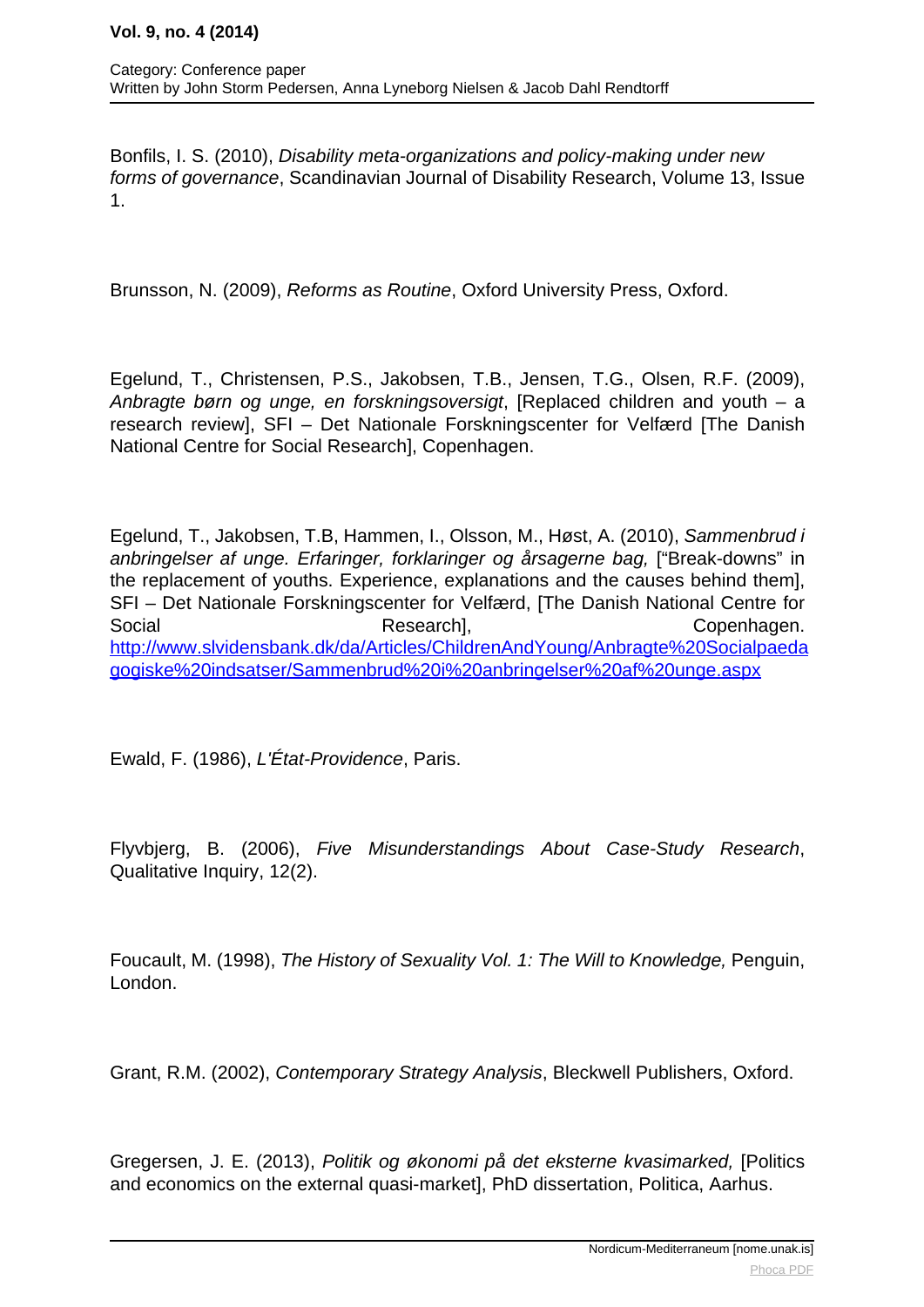Hansen, S. J. (2009), Bureaukrati, faglige metoder eller tommelfingerregler, [Bureaucracy, professional methods or rules of thumb], Politica, Aarhus.

Johansen, M., Pedersen, J. S. (2012), Politisk vedtagne serviceniveauer og visitationsudvalg på området for udsatte børn og unge – det bør man da ha´! – En analyse af styringsinstrumenternes rejse på det kommunale felt, [Political quality standards and visitation committees in the sector of citizens with disability and socially disadvantaged people], Master thesis, Roskilde University, Roskilde.

Kirkebæk, B. (2010), Almagt og afmagt. Specialpædagogikkens holdninger, handlinger og dilemmaer, [Omnipotence and powerlessness. The positions, actions and dilemmas of the specialized pedagogy], Akademisk Forlag, Copenhagen.

Kornai, J. (1980), The Economics of Shortage, North-Holland, Amsterdam.

Kornai, J., Maskin, E. & Roland, G. (2003), Understanding the Soft Budget Constraint, Journal of Economic Literature, XLI.

Kuhn, T. S. (1962), The Structure of Scientific Revolutions, International Encyclopedia of Unified Science, The University of Chicago Press, London.

Lerborg, L. (2010), Styringsparadigmer i den offentlige sektor, [Public management paradigms within the public sector], Jurist- og Økonomforbundets Forlag, Copenhagen.

Lipsky, M. (1980), Street-Level Bureaucracy. Dilemmas of the individual in Public Services, Russell Sage Foundation, New York.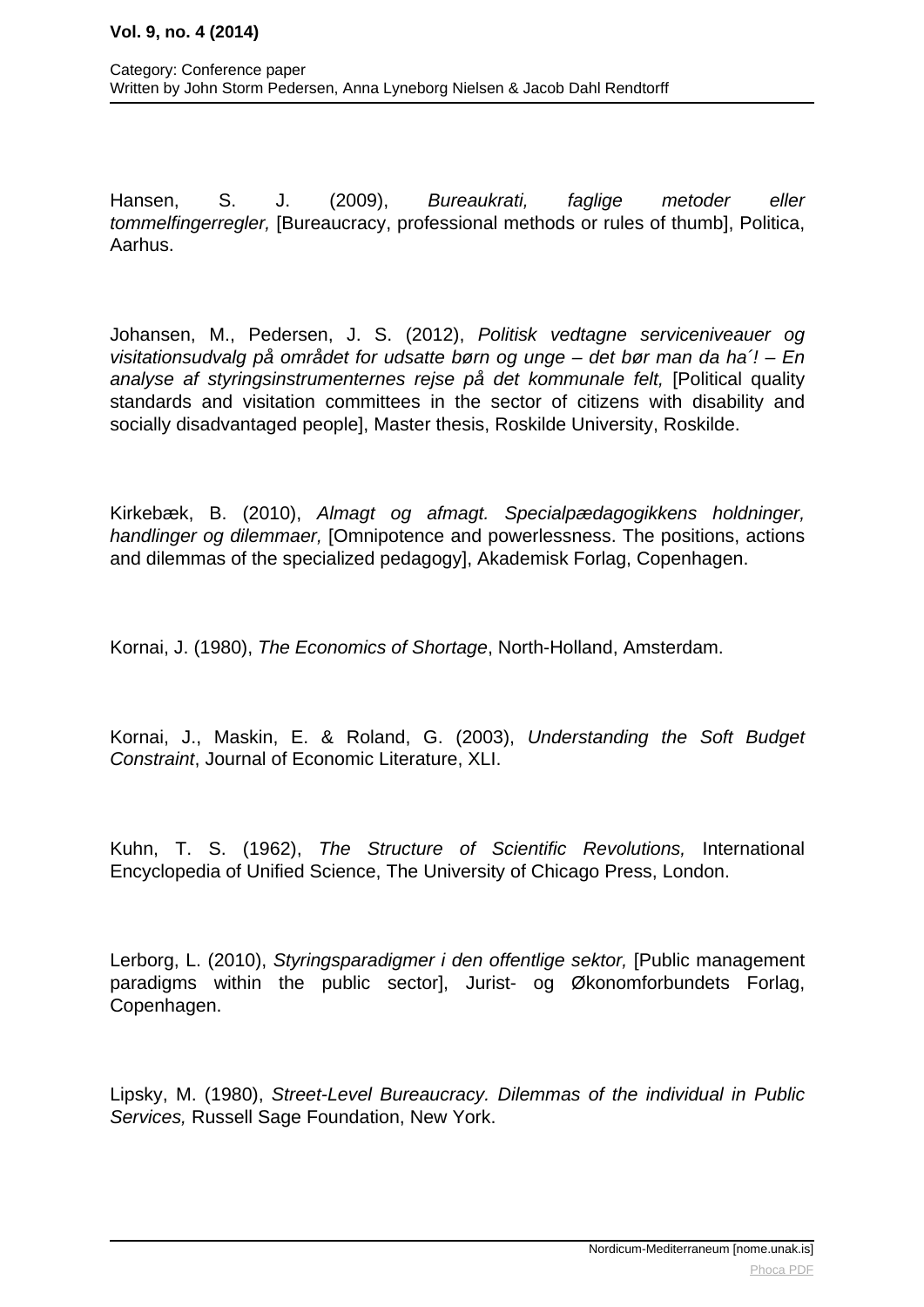Lipsky, M., 2010, Street-Level Bureaucracy. Dilemmas of the individual in Public Services – Expanded Edition, Russell Sage Foundation, New York.

March, G. J. (2008), Fornuft og forandring, [Reason and Change], Samfundslitteratur, Frederiksberg.

Mogensen, G. V. (2010), Det danske velfærdssamfunds historie. Tiden efter 1979 [The history of the Danish welfare state. The time after 1979], Gyldendal, Copenhagen.

Nielsen, A. L. (2014) (Nielsena): Enkeltsagerne- En kortlægning af de såkaldte enkeltsager på området for udsatte børn og unge, [The high profile cases- A mapping of the so-called high profile cases concerning children and youth at risk], work in progress, University of Southern Denmark, Esbjerg.

Nielsen, A. L., 2014 (Nielsenb): Dilemmaer i socialfaglig ledelse og praksis. Rapport på baggrund af analyse af en udvalgt særligt vanskelig sag på børne- og ungeområdet, [The dilemmas of social work management – an analysis of a selected high profile case concerning the field of children and youth at risk], Work in progress, University of Southern Denmark, Esbjerg.

Olsen, R. F., Egelund, T. Lausten, M. (2011), Tidligere anbragte unge som voksne [Formerly replaced youth as young adults], SFI – Det Nationale Forskningscenter for Velfærd, [The Danish National Centre for Social Research], Copenhagen.

Pedersen, J. S., Aagaard, P. (2013), Fra åben konflikt til symbiotisk evolution: Hvordan offentlige ledere forener fagprofessionel autonomi og hård budgetdisciplin, [From conflict to symbiotic evolution: How public managers combine professional autonomy and hard budget discipline], Økonomistyring & Informatik, Fagtidsskrift for nye ledelsesformer og ledelseskoncepter, 29. årgang, Jurist- og Økonomforbundets Forlag, Copenhagen.

Pedersen, J. S. & Löfgren, K. (2012), Public Sector Reforms: New Public Management without Marketization? The Danish Case, International Journal of Public Administration, 35, 7.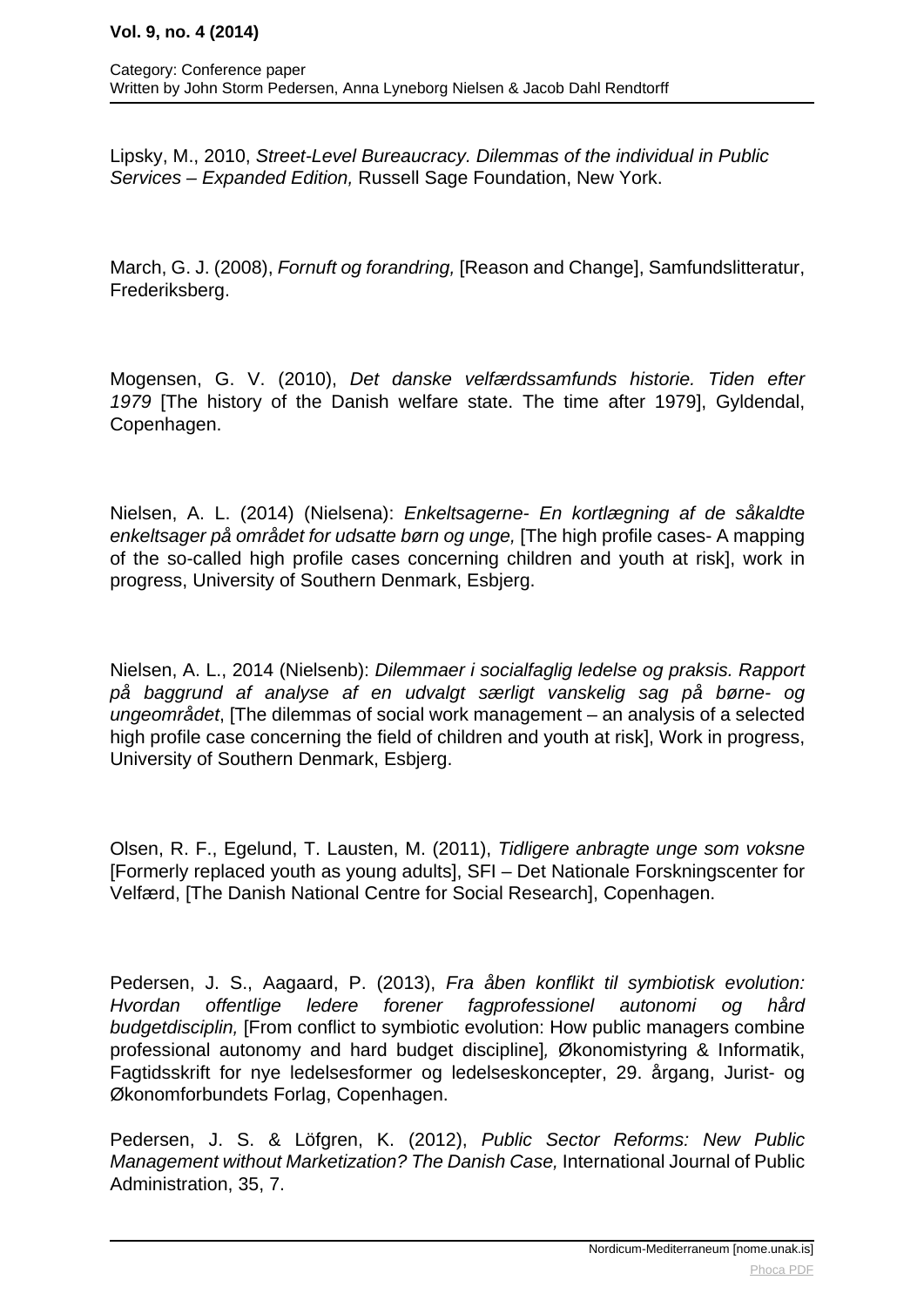Pedersen, J. S., 2008, Changing Success Criteria for Public Sector Institutions: Squaring the Circle? / The Anatomy of Change: A Neo-Institutionalist Perspective. eds. /Scheuer, S., Copenhagen Business School Press, Copenhagen.

Pedersen, J. S. & Hammer, S. (2012), Nogle konsekvenser af Strukturreformen for medarbejdere, ledere og borgere - Det specialiserede område [Consequences of the structural reform regarding employees, managers and citizens - the specialized social area], Tidsskrift for Arbejdsliv, 14. Årgang, nr. 4.

Rendtorff, J. D. (2011), Etik for psykologer, [Ethics for psychologists], Jurist- og Økonomforbundet, Copenhagen.

Rendtorff, J. D., (1999), Bioetik og ret. Kroppen mellem person og ting, [Bioethics and right. The body between person and thing], Gyldendal, Copenhagen.

Rendtorff, J. D. (2012), Hannah Arendt and the law and ethics of administration: Bureaucratic evil, political thinking and reflective judgment, 25th IVR World Congress, Law, Science and Technology: Frankfurt am Main 15-20 August 2011. Vol. 112, Series B Frankfurt am Main: Goethe Universität, (25th IVR World Congress: Law, Science and Technology Paper Series; No.112).

Røvik, K. A. (2002), The Secrets of the Winners – Management Ideas that Flow, in Sahlin-Andersson, K., Engwall, L.,The Expansion of Management Knowledge, Carriers, Ideas and Sources (ed.), Stanford Business Books, Stanford University Press, Stanford.

Serviceloven, [The Service Law], 4th February 2011.

Spray, C. & Jowett, B. (2012), Social Work Practice with Children and Families, University of Sheffield, SAGE Publications Ltd.